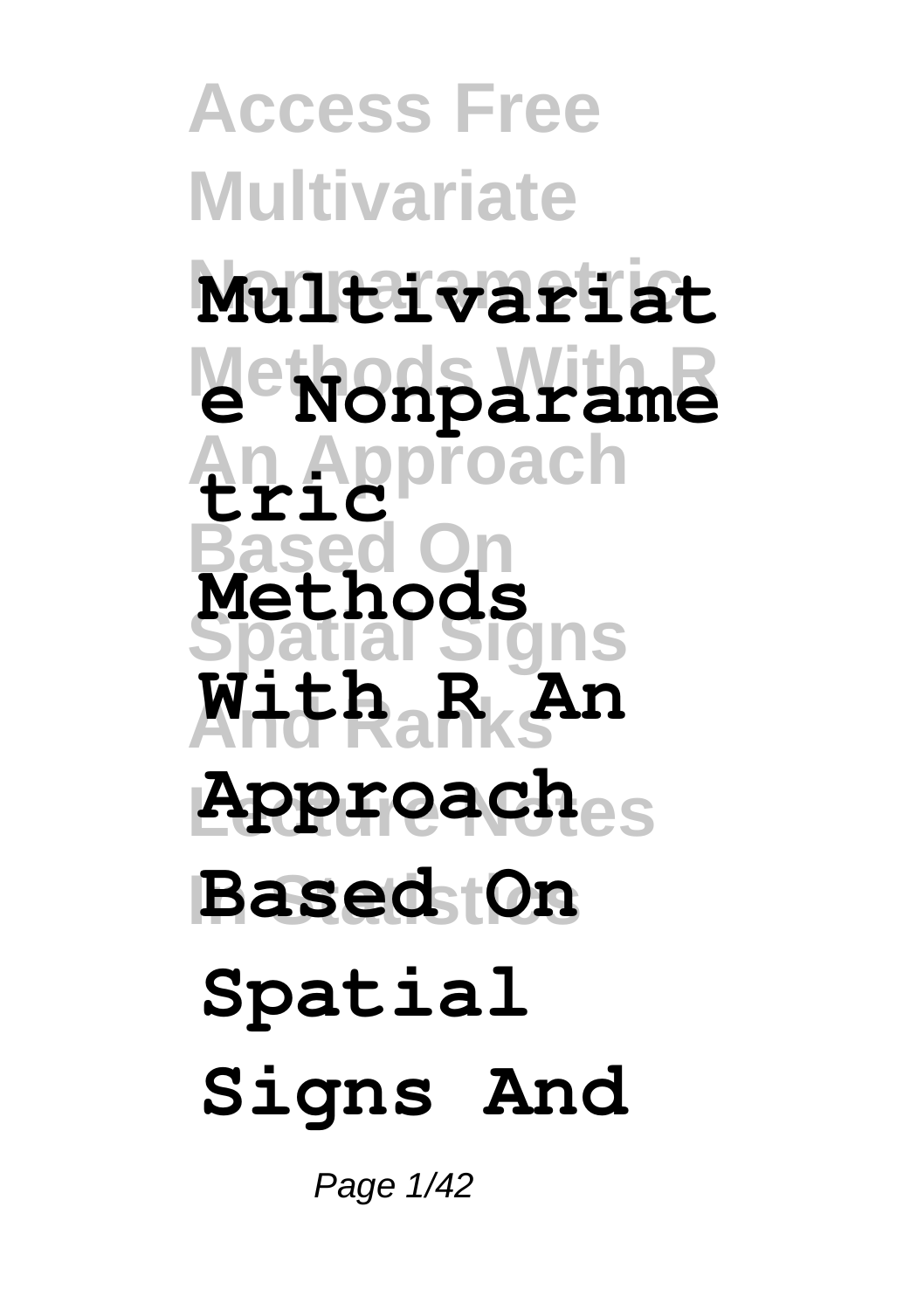**Access Free Multivariate Nonparametric Ranks Methods With R Lecture An Approach Notes In Based On Statistics Spatial Signs** If you ally infatuation such **Lecture Notes multivariate nonparametric**<br>In Statistics a referred **methods with r an approach** Page 2/42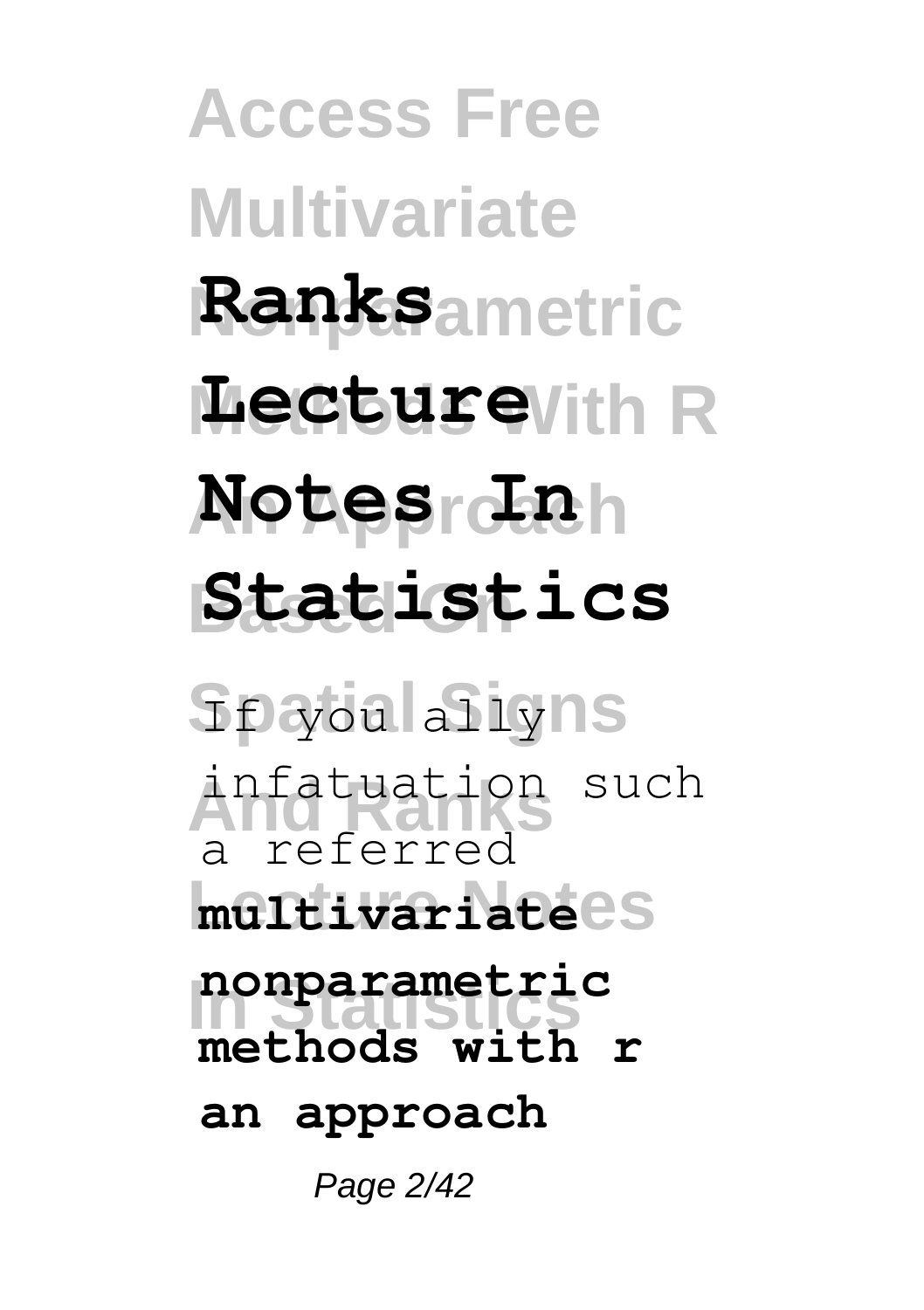**Access Free Multivariate Nonparametric based on spatial Methods With R signs and ranks** statistics<sup>3</sup>ebook that will have enough money you extremely best seller from us **In Statistics** currently from **lecture notes in** worth, get the several preferred authors. If you desire to Page 3/42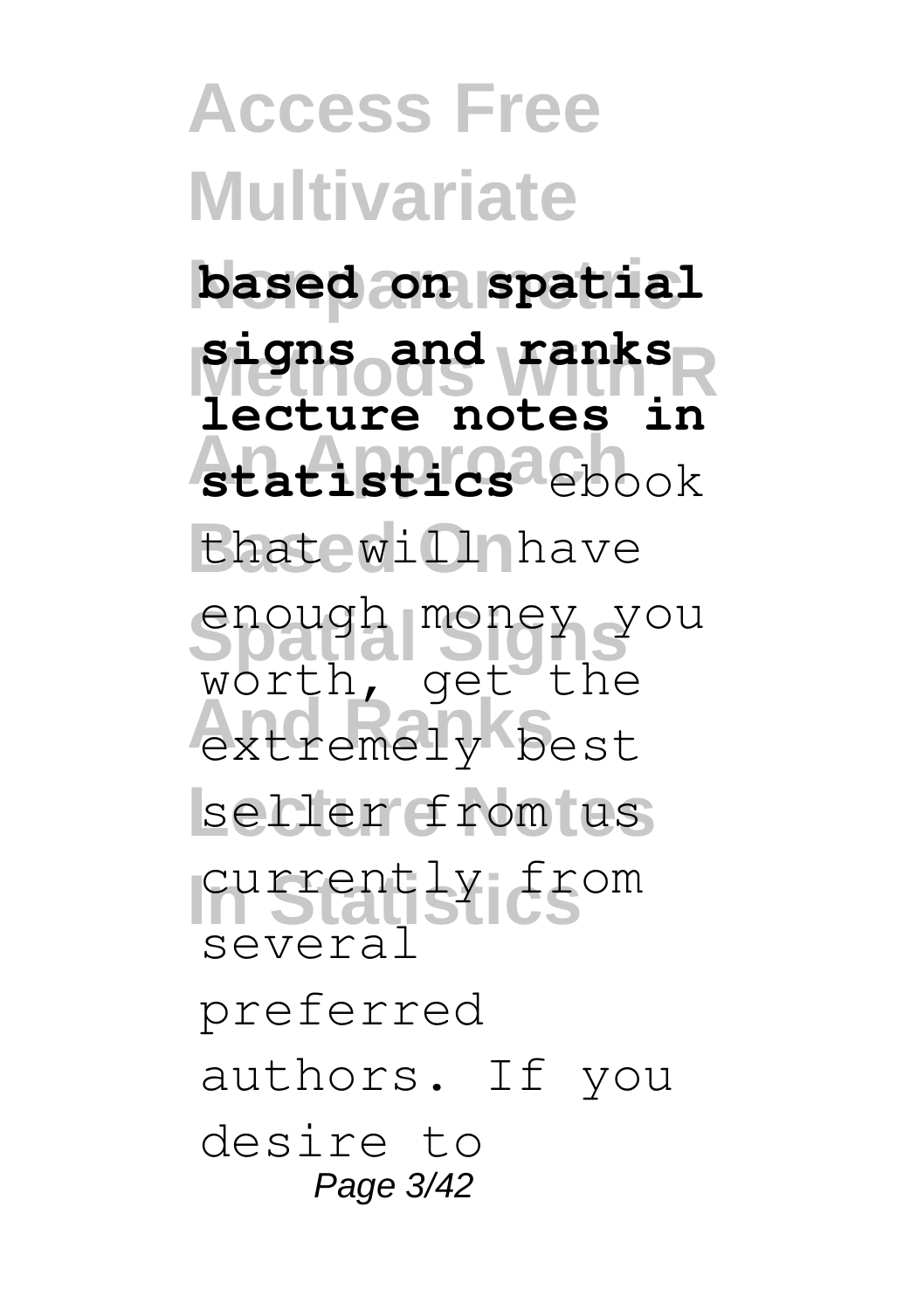**Access Free Multivariate Nonparametric** humorous books, lots of novels, R more fictions collections are **Spatial Signs** launched, from **And Ranks** best seller to one of the most **In Statistics** tale, jokes, and along with current released.

You may not be perplexed to Page 4/42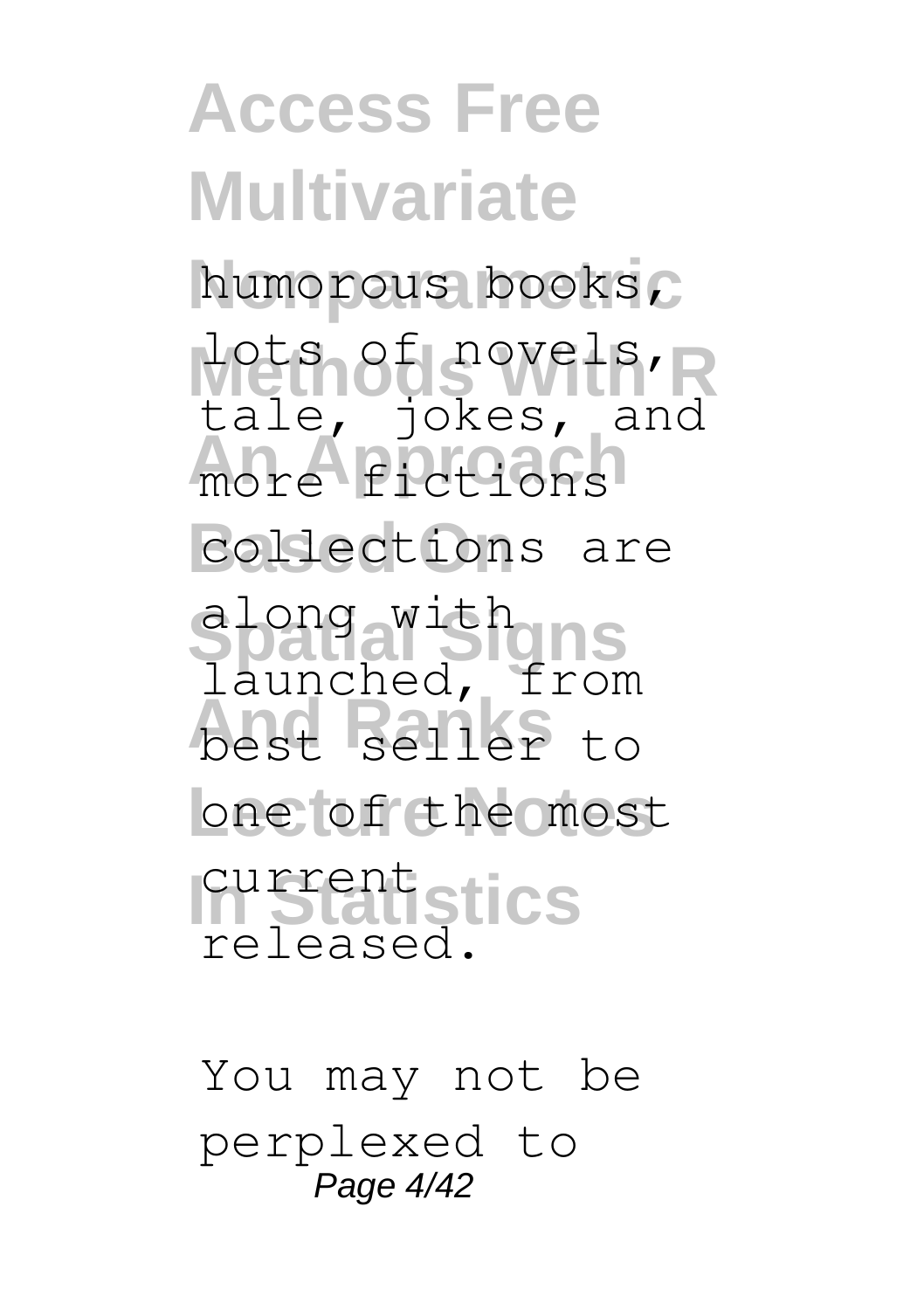**Access Free Multivariate** enjoy everyetric **books** With R multivariateh **Based On** nonparametric methods with **S**<br>an approach **And Ranks** based on spatial signs and ranks **In Statistics** lecture notes in collections methods with r statistics that we will enormously offer. It is not Page 5/42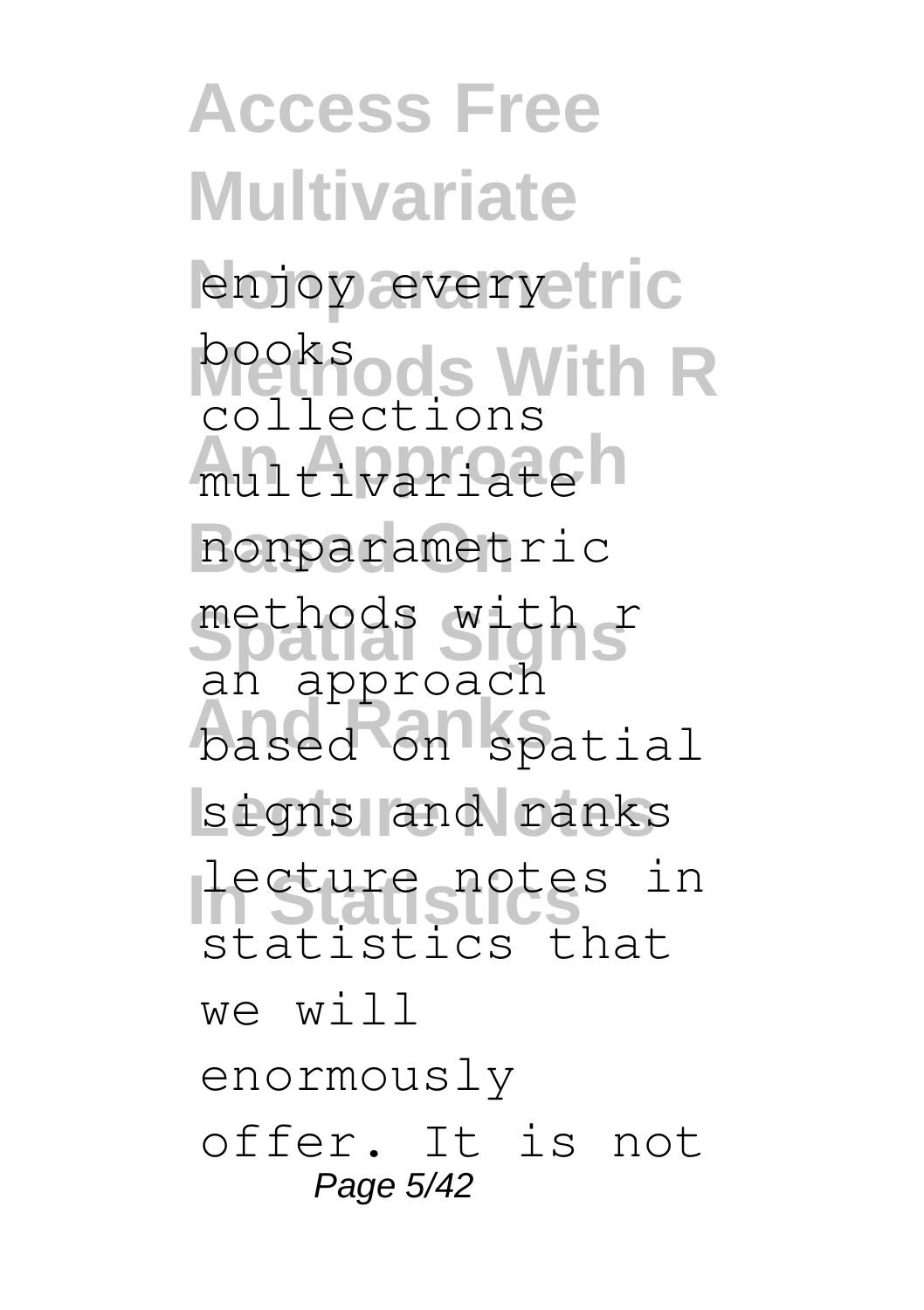**Access Free Multivariate** approximately<sup>1</sup>C the costs. W<sup>It's</sup>R **An Approach** what you habit currently. This **Spatial Signs** multivariate methods with r an approachtes **In Statistics** based on spatial approximately nonparametric signs and ranks lecture notes in statistics, as one of the most Page 6/42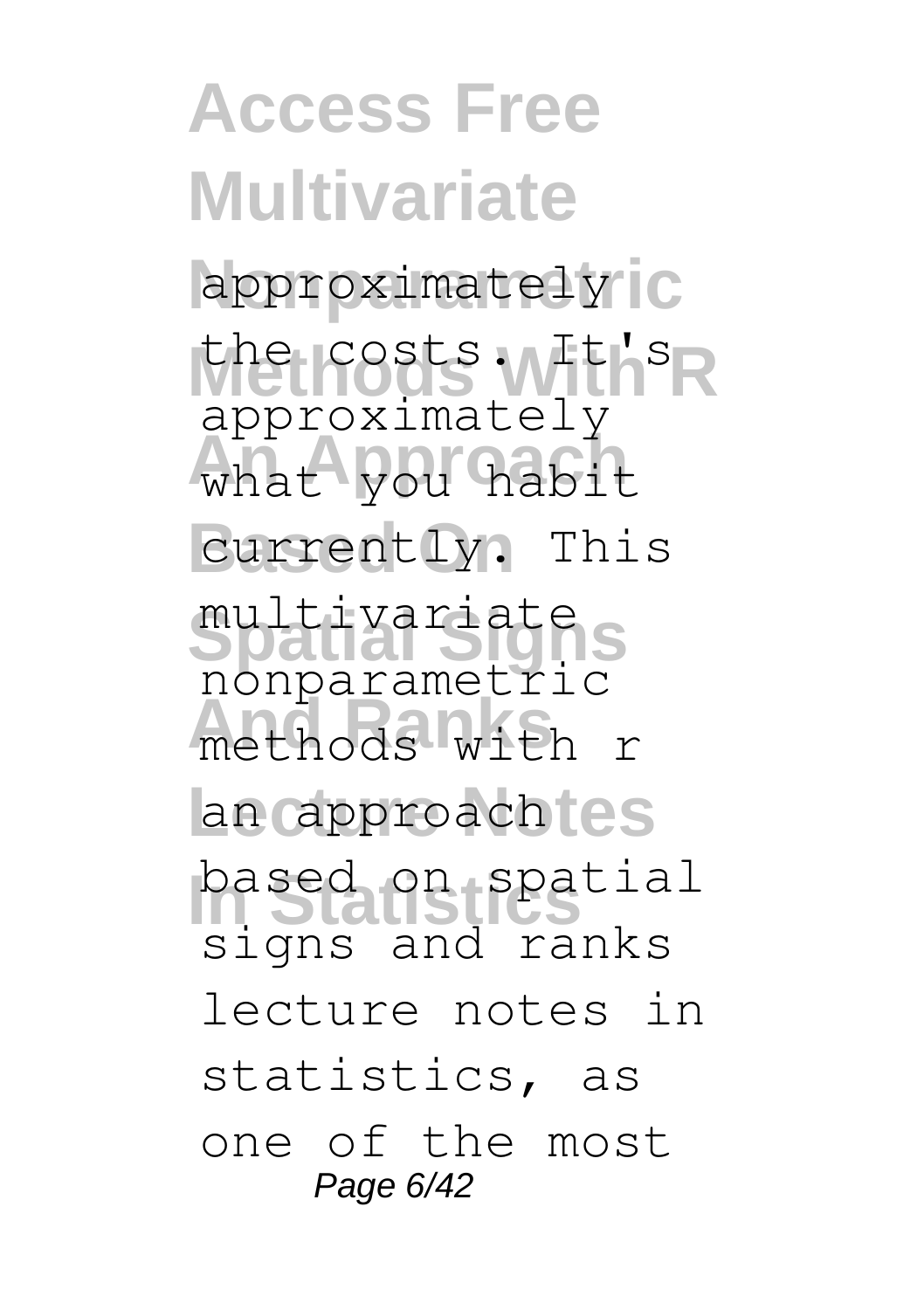**Access Free Multivariate operationaletric Methods With R** sellers here **An Approach** unconditionally be in the middle **Spatial Signs** of the best review.anks **Lecture Notes In Statistics** *Multivariate*  $\frac{1}{M}$  i  $\frac{1}{M}$ options to *Nonparametric Methods with R An approach based on spatial* Page 7/42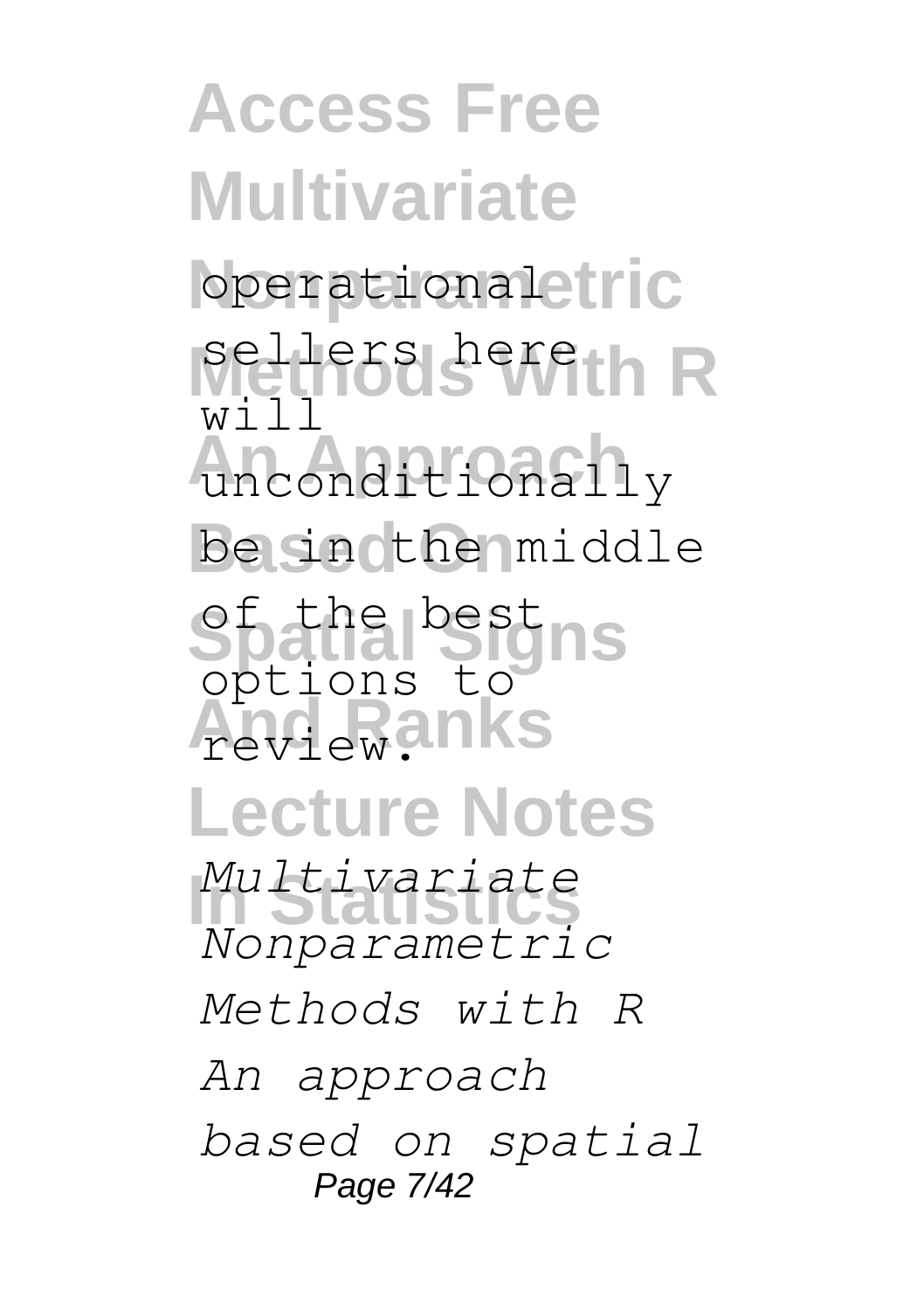**Access Free Multivariate Nonparametric** *signs and ranks* **Methods With R** *Lecture Notes* **An Approach** *Statistical* **Based On** *Analysis Part I:* **Spatial Signs** *Introduction and* **And Ranks** *(with R*  $demonstration)$ Mann Whitney U / *Multivariate Mean Comparison* Wilcoxon Rank-Sum Test in R | R Tutorial 4.3 | MarinStatsLectur Page 8/42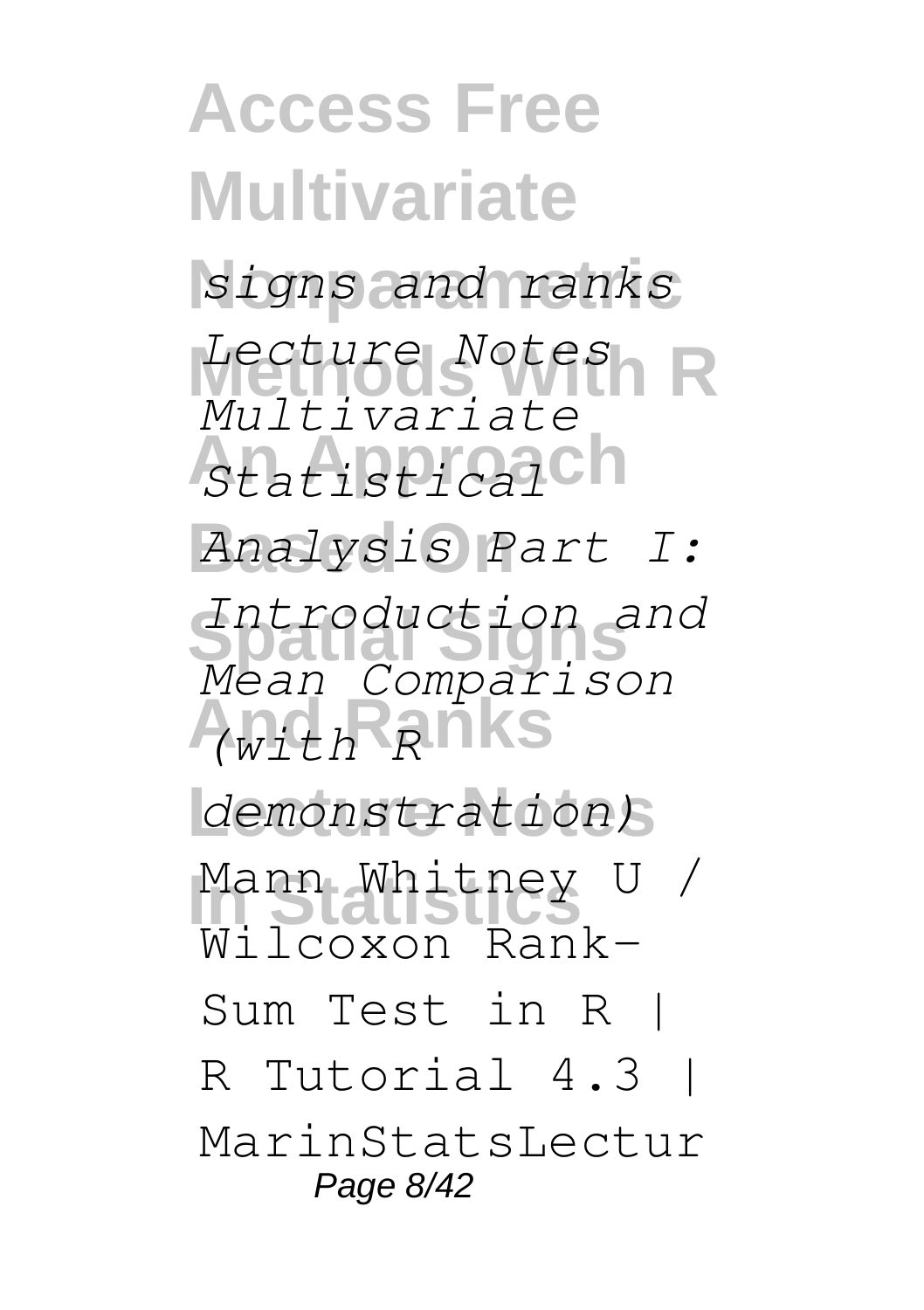**Access Free Multivariate Nonparametric** es **Video 7 Using Methods With R R Studio to do An Approach Tests, Based On specifically the Spatial Signs Mann-Whitney/Wil And Ranks Nonparametric** hypothesisotes **In Statistics testing in R Nonparametric coxon Tests Permutation Hypothesis Test in R with Examples | R** Page 9/42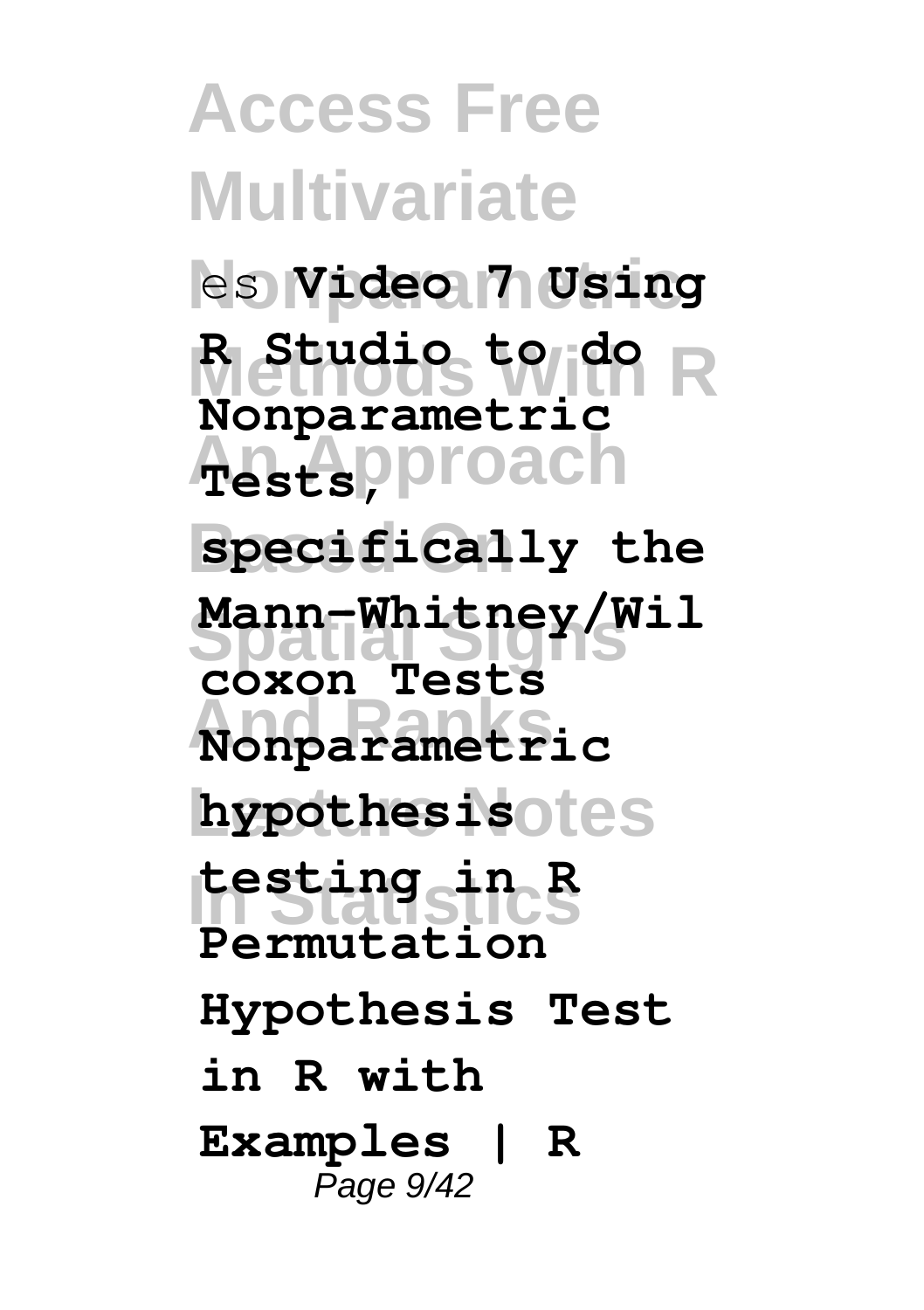**Access Free Multivariate Nonparametric Tutorial 4.6 | M Methods With R s Using the non-An Approach parametric Based On bootstrap for Spatial Signs models in R And Ranks** Wilcoxon Signed **Lecture Notes** Rank Test in R with Example | R **arinStatsLecture regression** Tutorial 4.8 | M arinStatsLecture s <del>STAT 432 ///</del> Nonparametric Page 10/42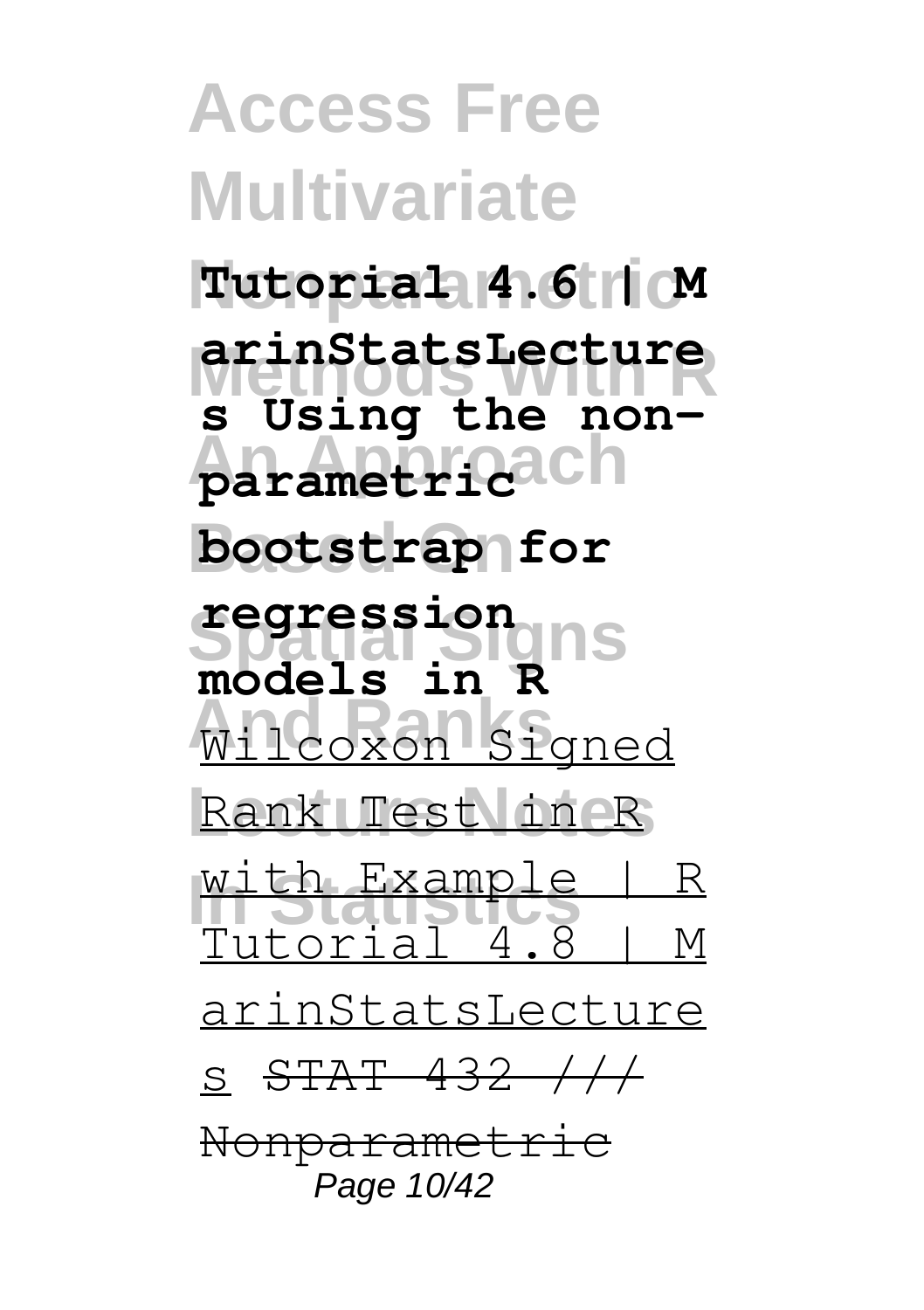**Access Free Multivariate** Regression Tony **Methods With R An Approach Based On** Nonparametric **Spatial Signs** Evaluation of **And Ranks** Degradation Processes **Otes In Statistics** Correlations and Ng - Semiparametric \u0026  $B<sub>1</sub>$  $\overline{v}$ Covariance in R with Example | R Tutorial 4.12 | MarinStatsLectur Page 11/42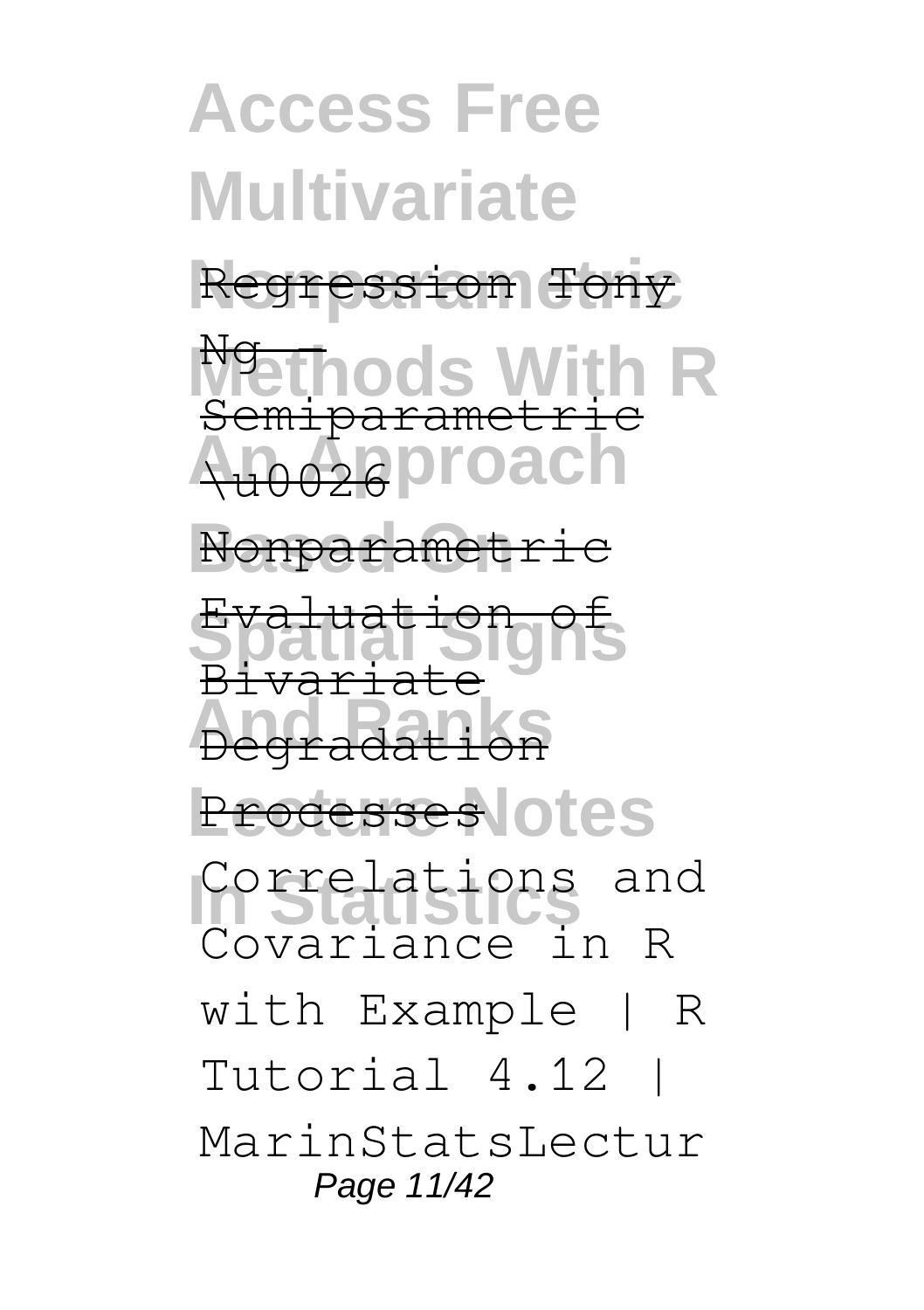**Access Free Multivariate** les <del>Kernel</del>metric **Methods With R** Estimation in R **An Approach** | Non-Parametric  $estimation$ Probabi<del>lity</del><br>Density Function **And Ranks** |Statistics Paired t-Test sin **In Statistics** R with Examples Density Probabili | R Tutorial 4.7 | MarinStatsLect ures Statistical Tests: Choosing Page 12/42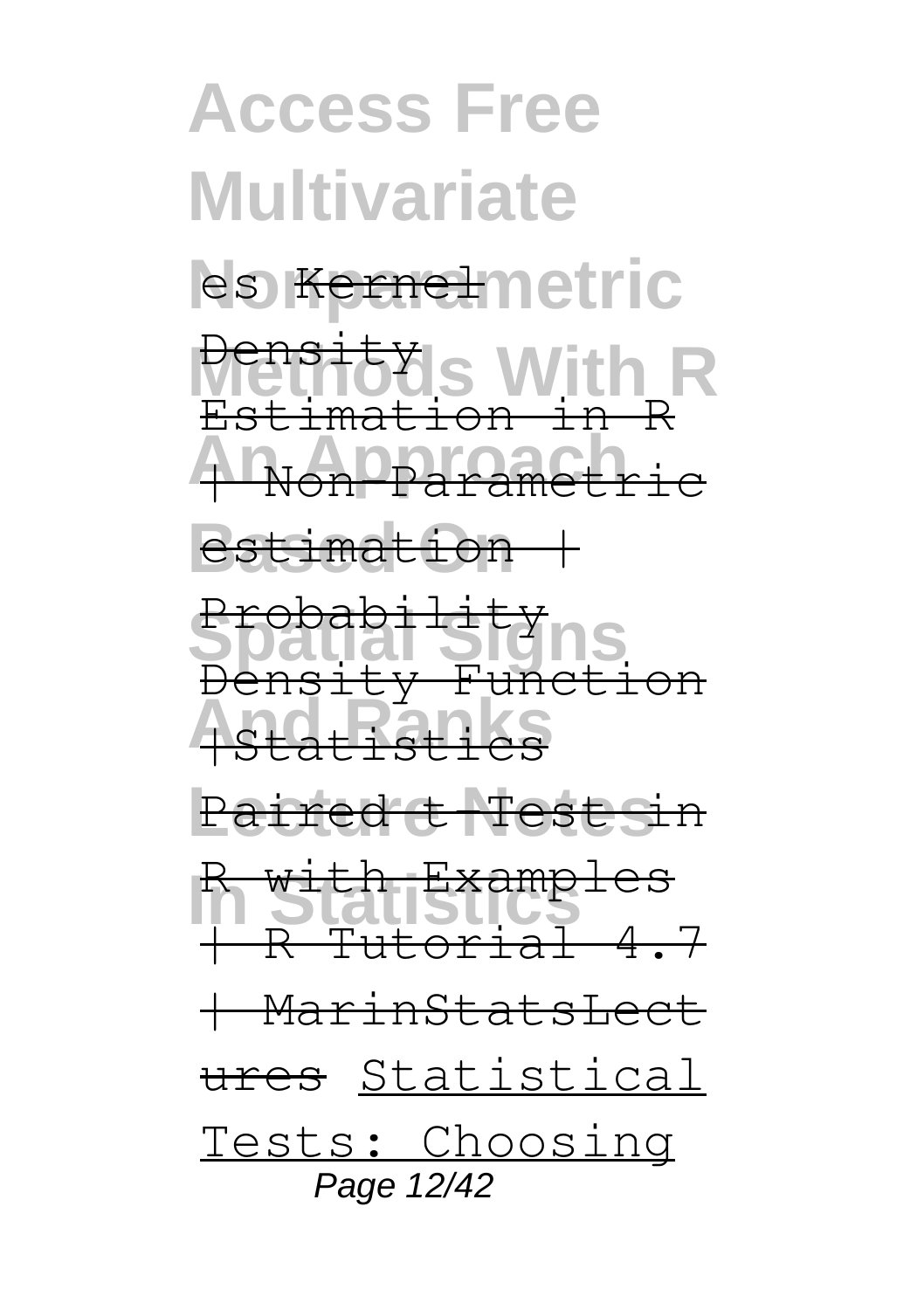**Access Free Multivariate whicharametric Methods With R** statistical test **Awo-Sample 26** h Festeth R1 **Spatial Signs** Groups) with Example | KR Tutorial 4.2 eS M **In Statistics** s Chi-square to use (Independent arinStatsLecture test in SPSS + interpretation Wilcoxon Signed-Page 13/42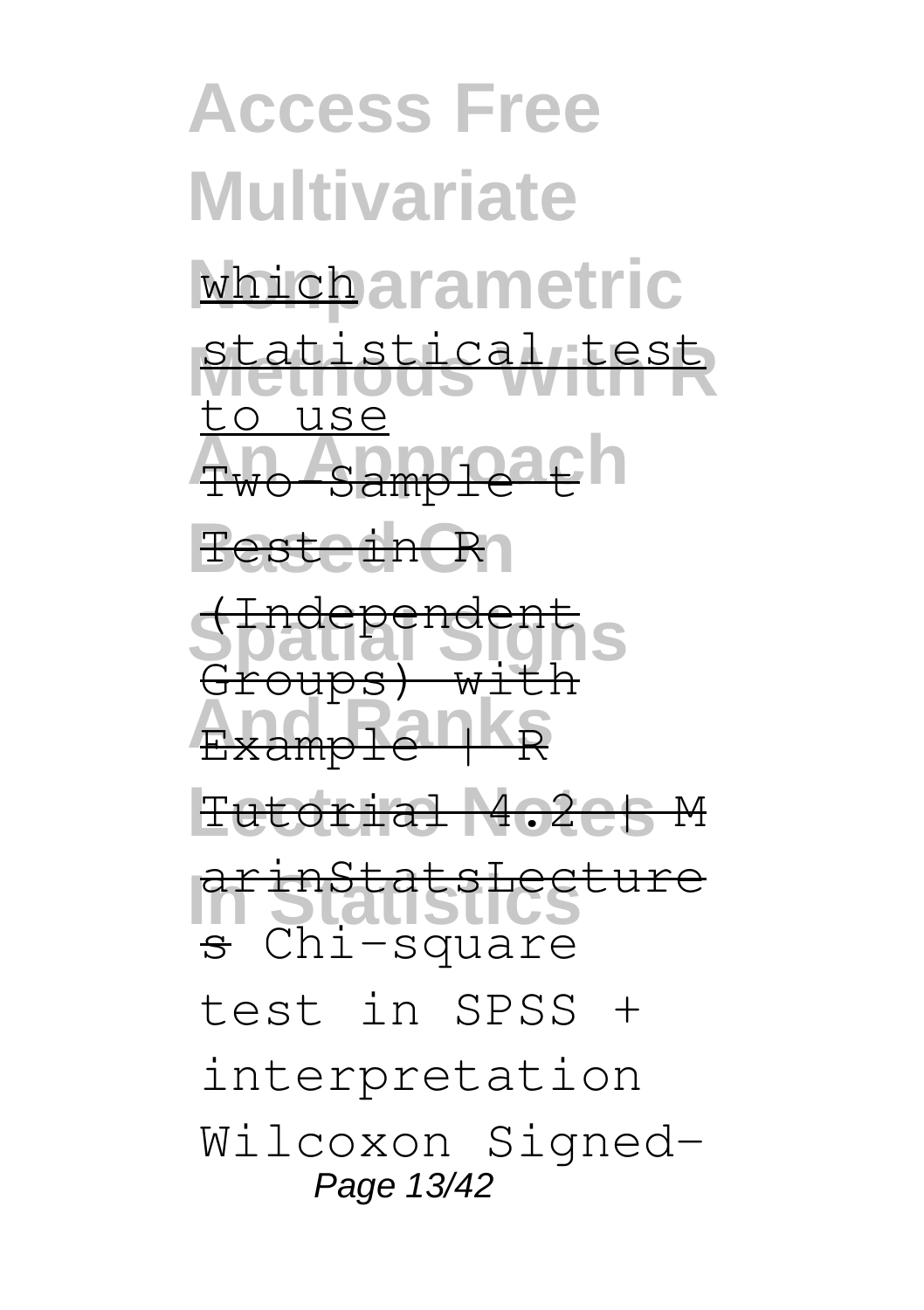**Access Free Multivariate** Rank prestmetric Introduction to An Approach Wilcoxon signed-**Spatial Signs** rank test paired Multiple<sup>1</sup>KS Comparisonstes **In Statistics** \u0026 Kruskal the Mann-Whitney ANOVA, ANOVA Wallis in R | R Tutorial 4.9 | M arinStatsLecture  $s!$  R - Kruskall-Page 14/42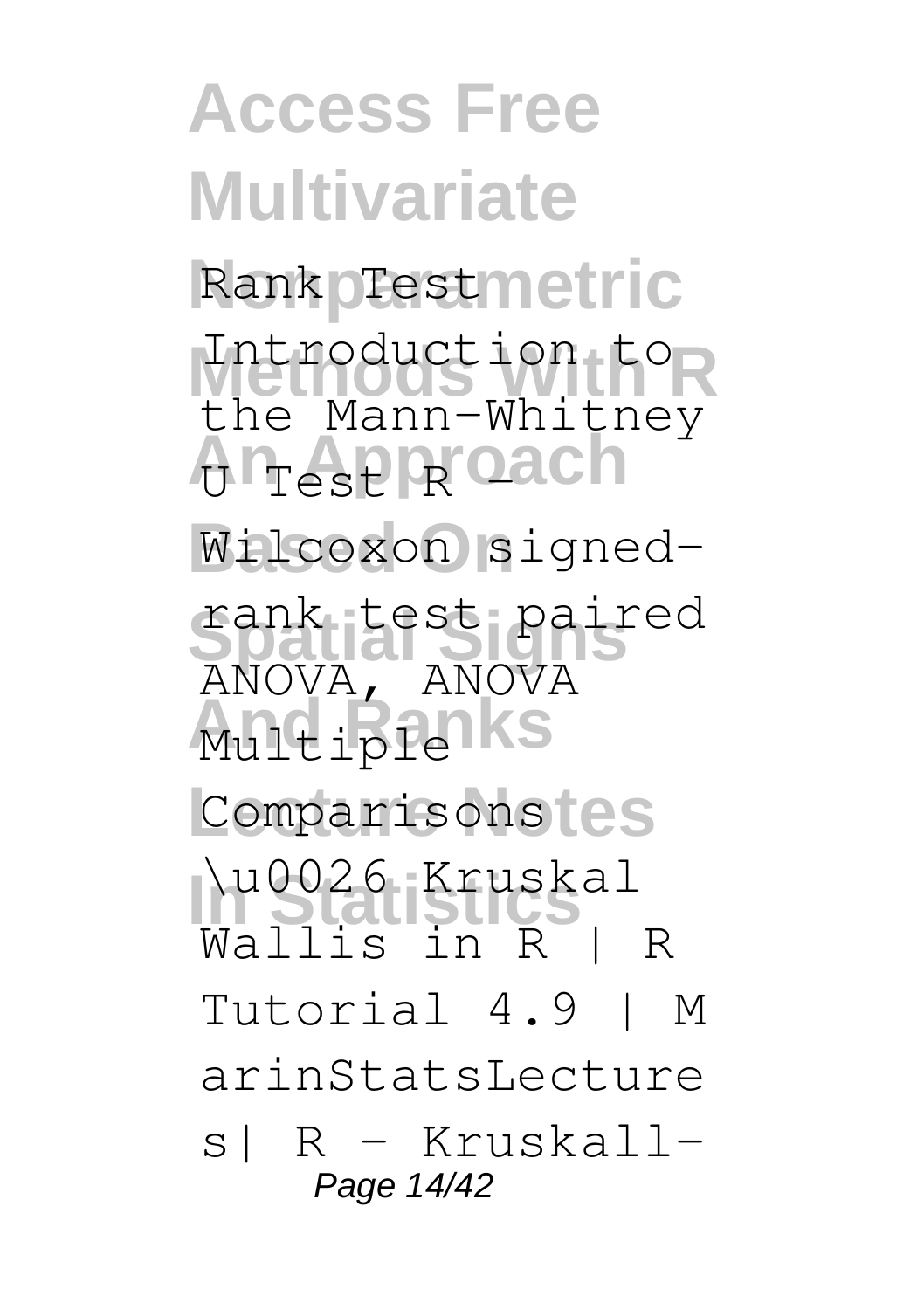**Access Free Multivariate** Wallis testetric **Methods With R** Creating QQ-**An Approach Unit #7 Lesson Based On 4: Kernel Spatial Signs estimation in R And Ranks** *Nonparametric* **Lecture Notes** *Statistical* **In Statistics** *Tests* Plots in RStudio *Parametric and*  $Mu$ ltivariat Analysis: Introduction, Important Page 15/42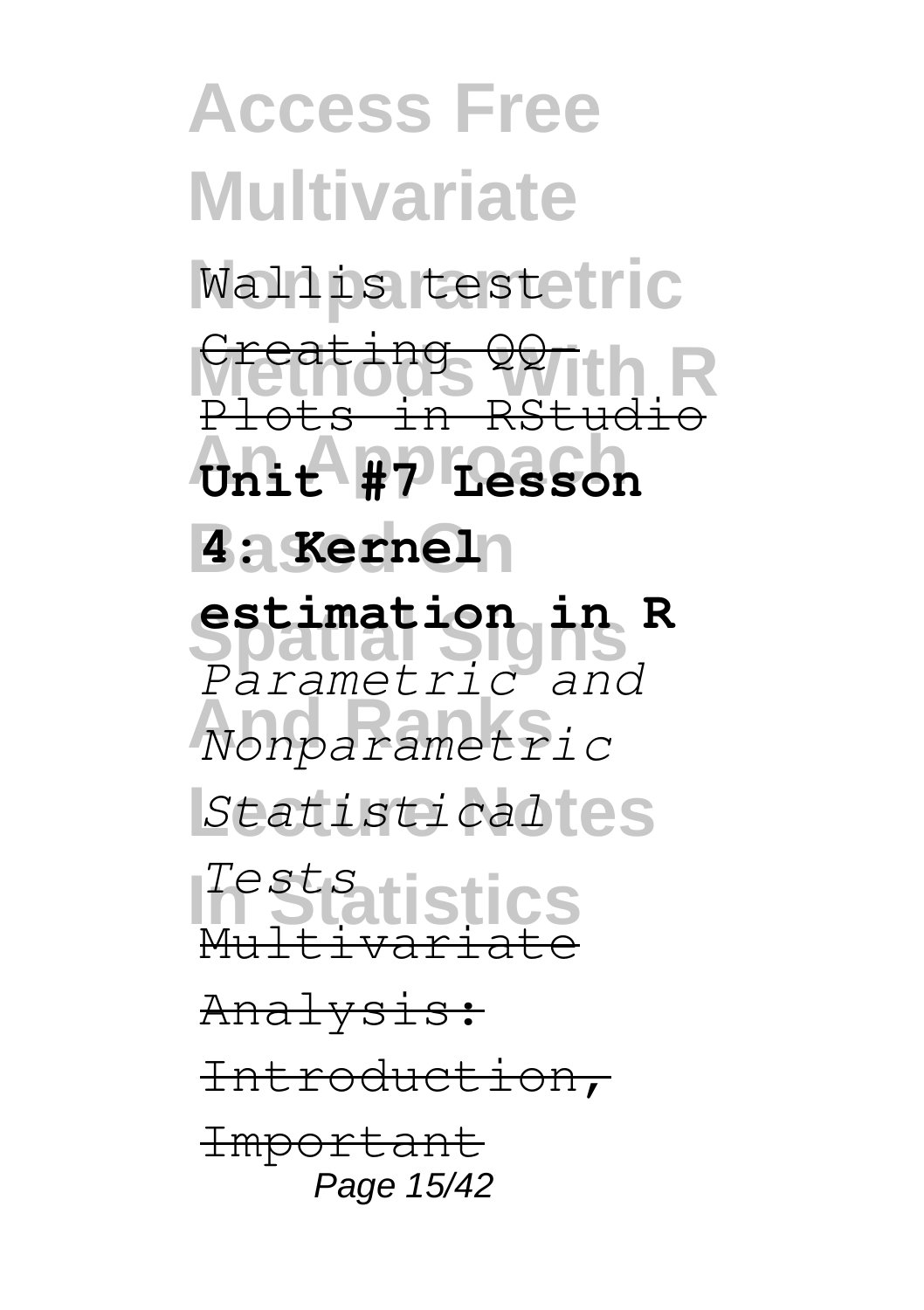**Access Free Multivariate** Concepts and ric **Methods With R** Multivariate **An Antipach Statistics** in R **Spatial Signs** Statistics in R Part 1 Twos sample non-tes parametric tests Tools Non Appli in R **Quantitative Analysis for Research:** Page 16/42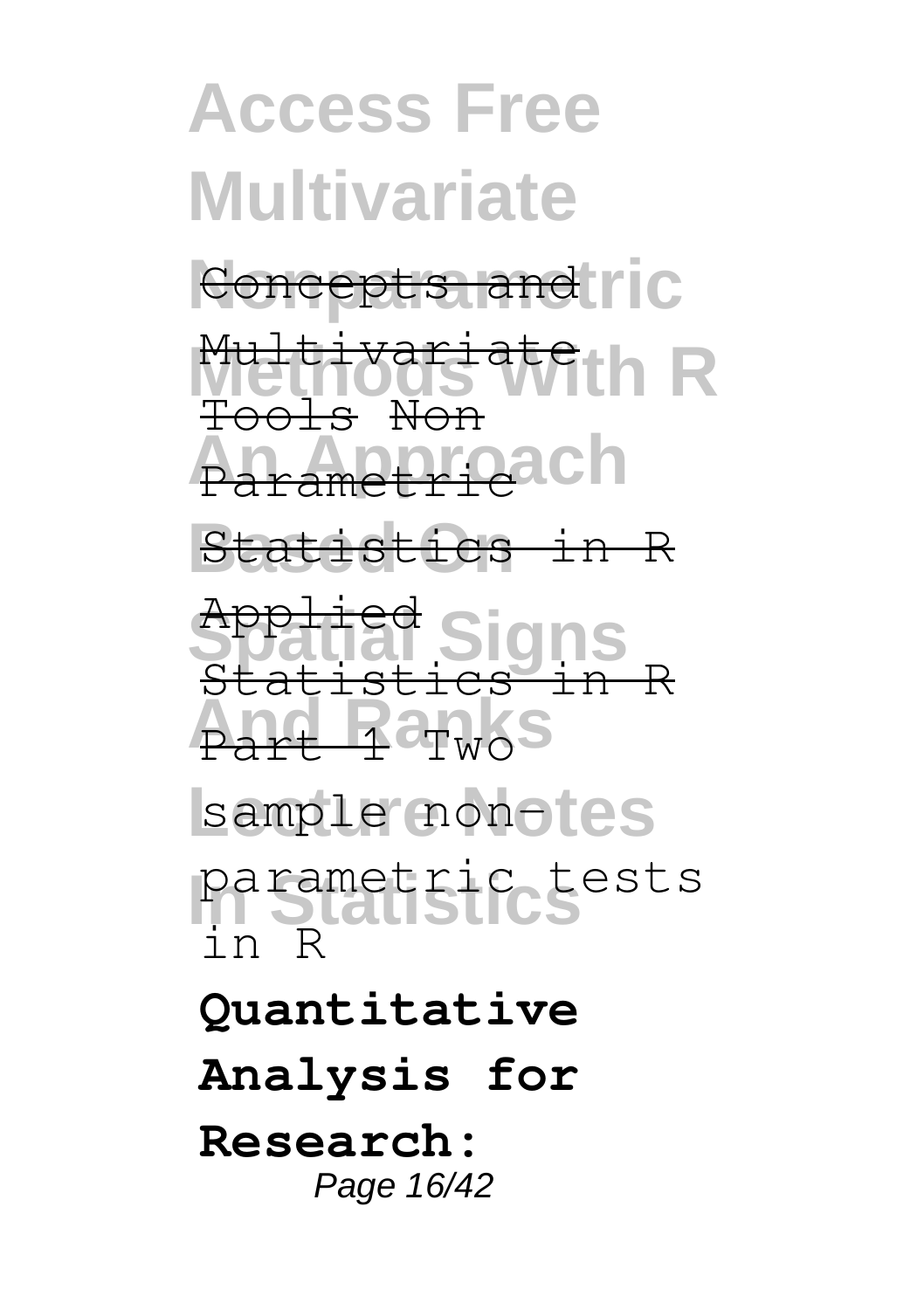**Access Free Multivariate Nonparametric Relevant Methods With R information An Approach statistical Based On tests and Spatial Signs models. POLS And Ranks and**  $Nonparametrics$ **In Statistics Statistics about data, 506: Bayesian** Lecture 4 **Practical MCMC for Estimating Models** Page 17/42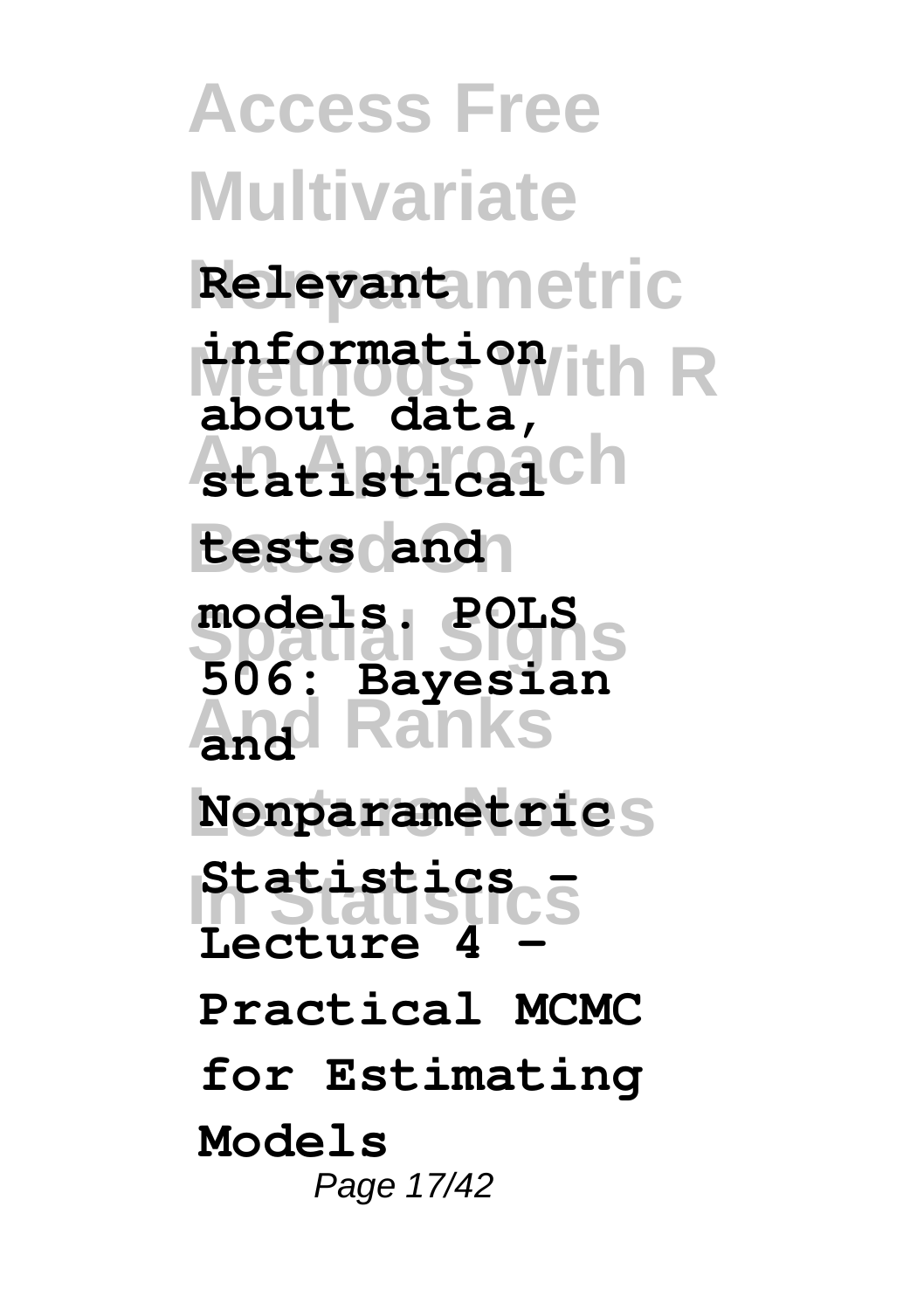**Access Free Multivariate** Multivariate<sup>[1]</sup>C **Methods With R** *Nonparametric* multivariateh **Based On** analysis and **Spatial Signs** classification, **And Ranks** nondetections, time *seriestes* **In Statistics** analysis, and *Methods With R* treatment of spatial point processes. It applies the methods Page 18/42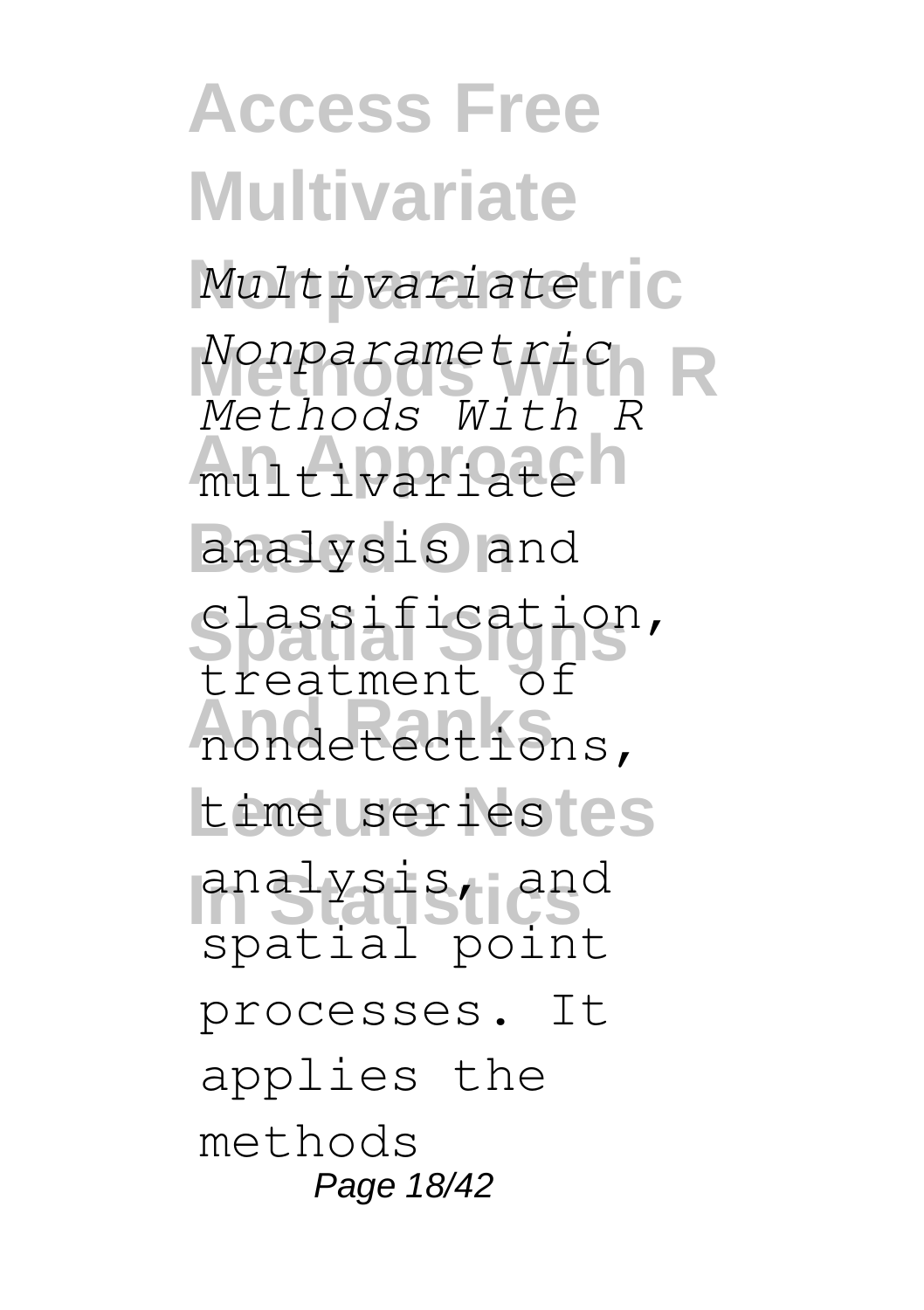**Access Free Multivariate** discussed to ric **CONTEMPORARY R**<br> **A** astronomical **Adsearch oach** datasets  $n \ldots$ **Spatial Signs** *Modern* **And Ranks** *Statistical*  $Methods$  fortes **In Statistics** *Astronomy* contemporary nonparametric methods, and multivariate methods. Page 19/42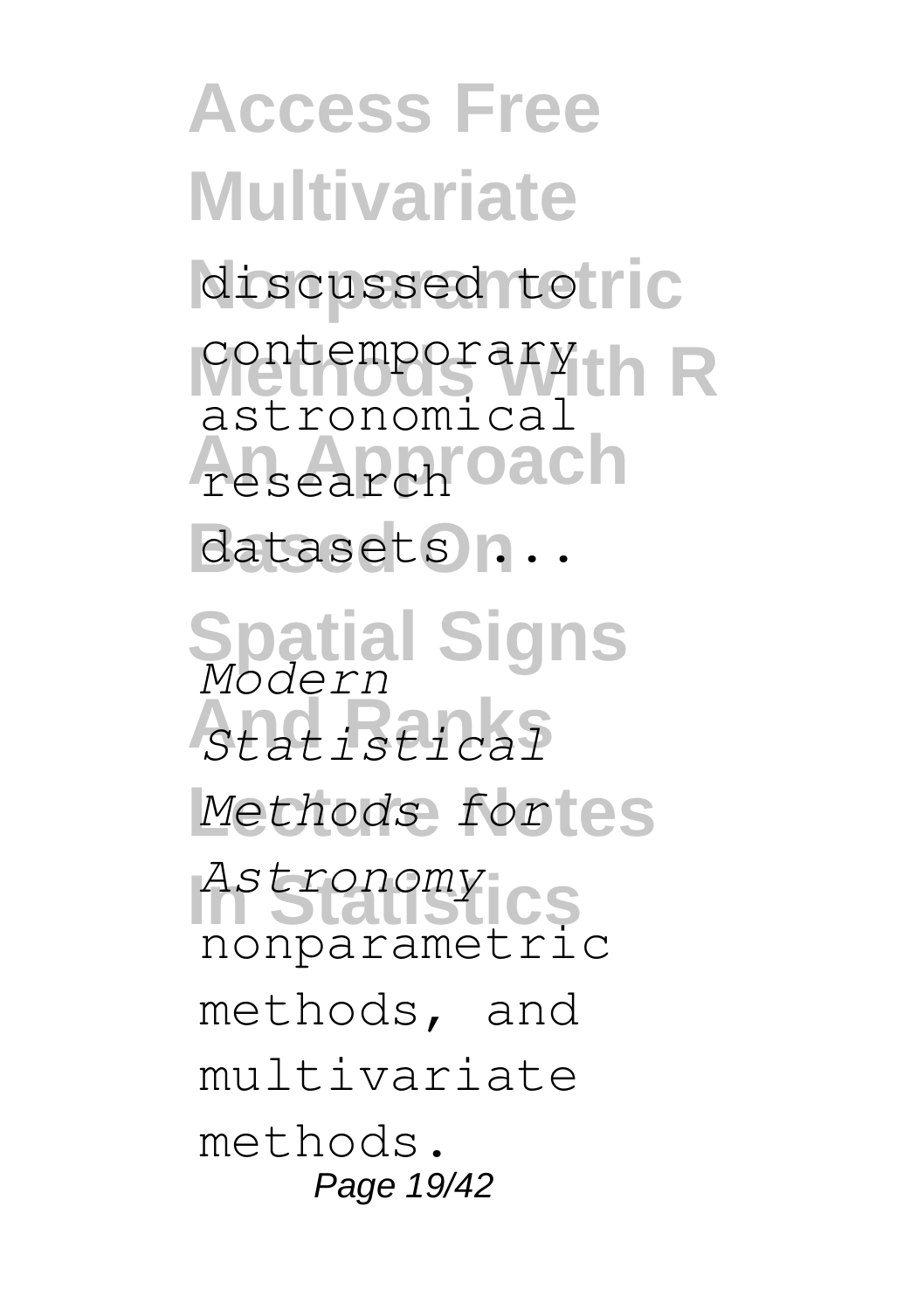**Access Free Multivariate** Prerequisite(s): Graduate<br>standing. Simple and complex<sup>Ch</sup> **Based On** analysis of **Spatial Signs** variance and **And Ranks** covariance designs. Thees **In Statistics** general linear Graduate analysis of model approach, ...

*Other Graduate* Page 20/42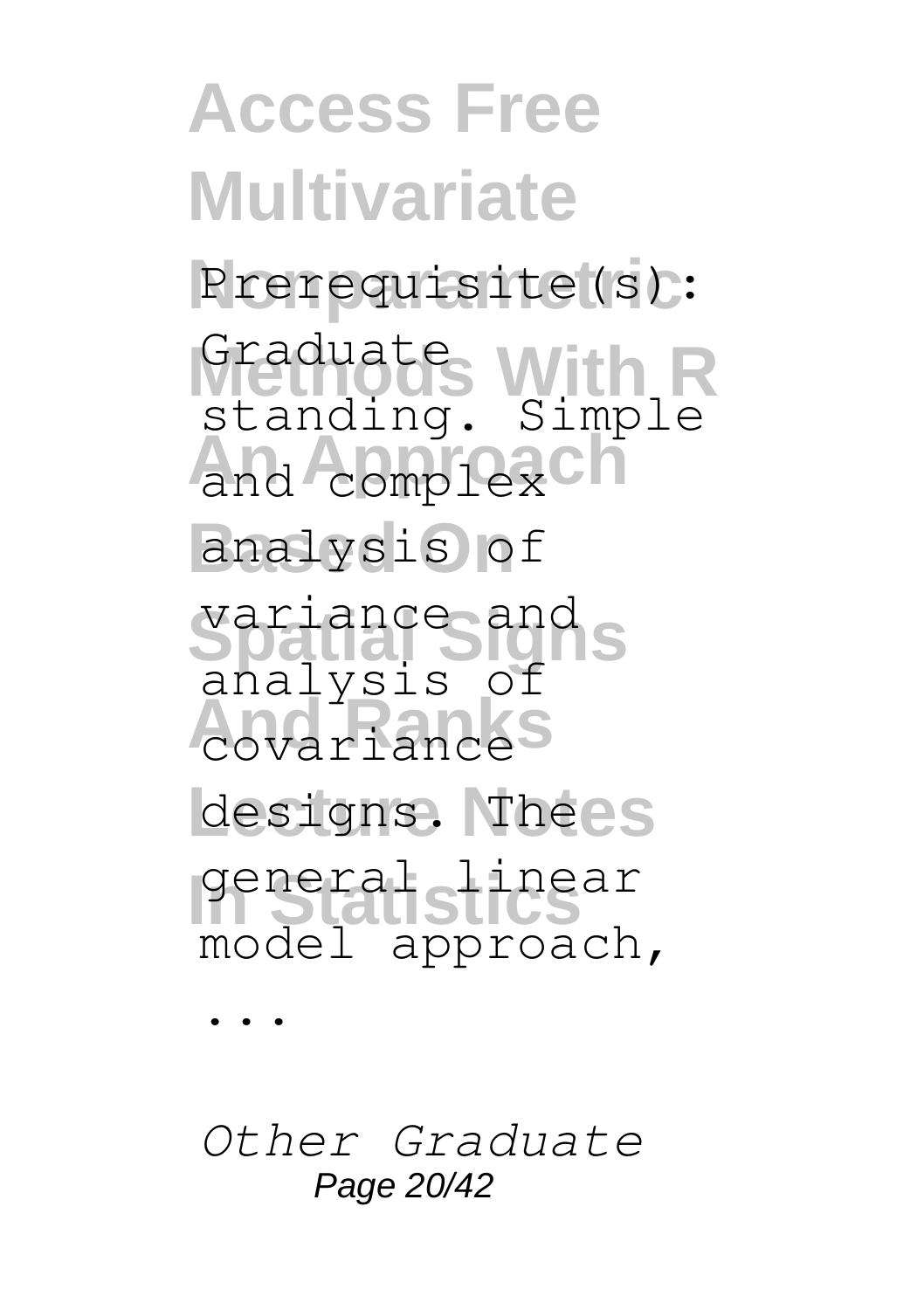**Access Free Multivariate Nonparametric** *Statistics* **Methods With R** *Courses* and Methods ... **Based On** centroid derived from betadisper package) **KS** Asterisks<sup>l</sup>otes **In Statistics** indicate S1; Materials (vegan R significant differences in compositional heterogeneity Page 21/42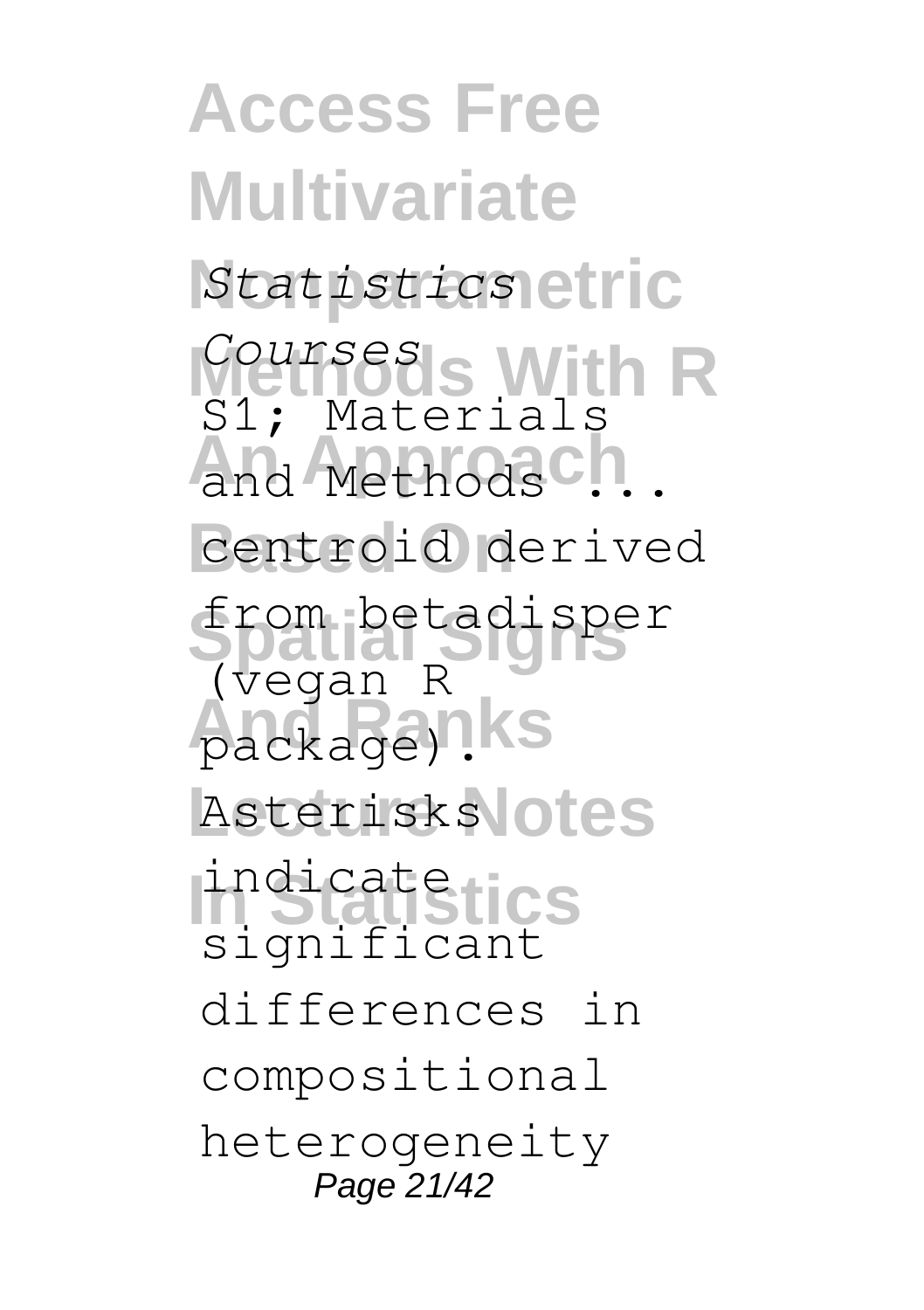**Access Free Multivariate** based commetric **Methods With R** permutation test **An Approach Based On Spatial Signs** *homogenization* **And Ranks** *of the structure* **Lecture Notes** *and function in* **In Statistics** *the soil* for homogeneity *Global microbiome of urban greenspaces* The R-based Page 22/42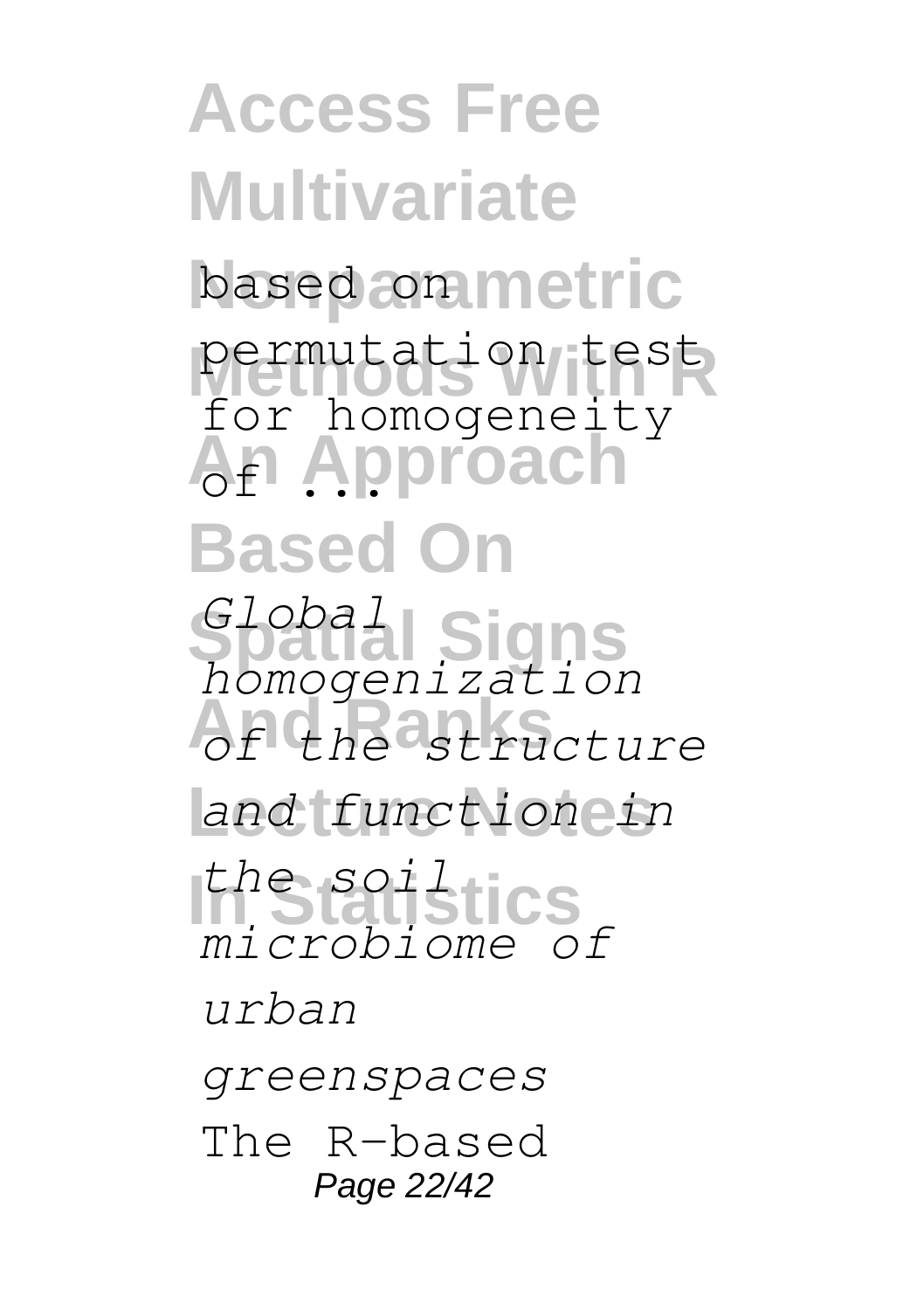**Access Free Multivariate** platformmetric **Methods With R** Divisive ... **An Approach** permutational **Based On** multivariate **Spatial Signs** variance test to **And Ranks** evaluate significance.s **In Statistics** Differential with a analysis of abundance was assessed using MetagenomeSeq, a statistical Page 23/42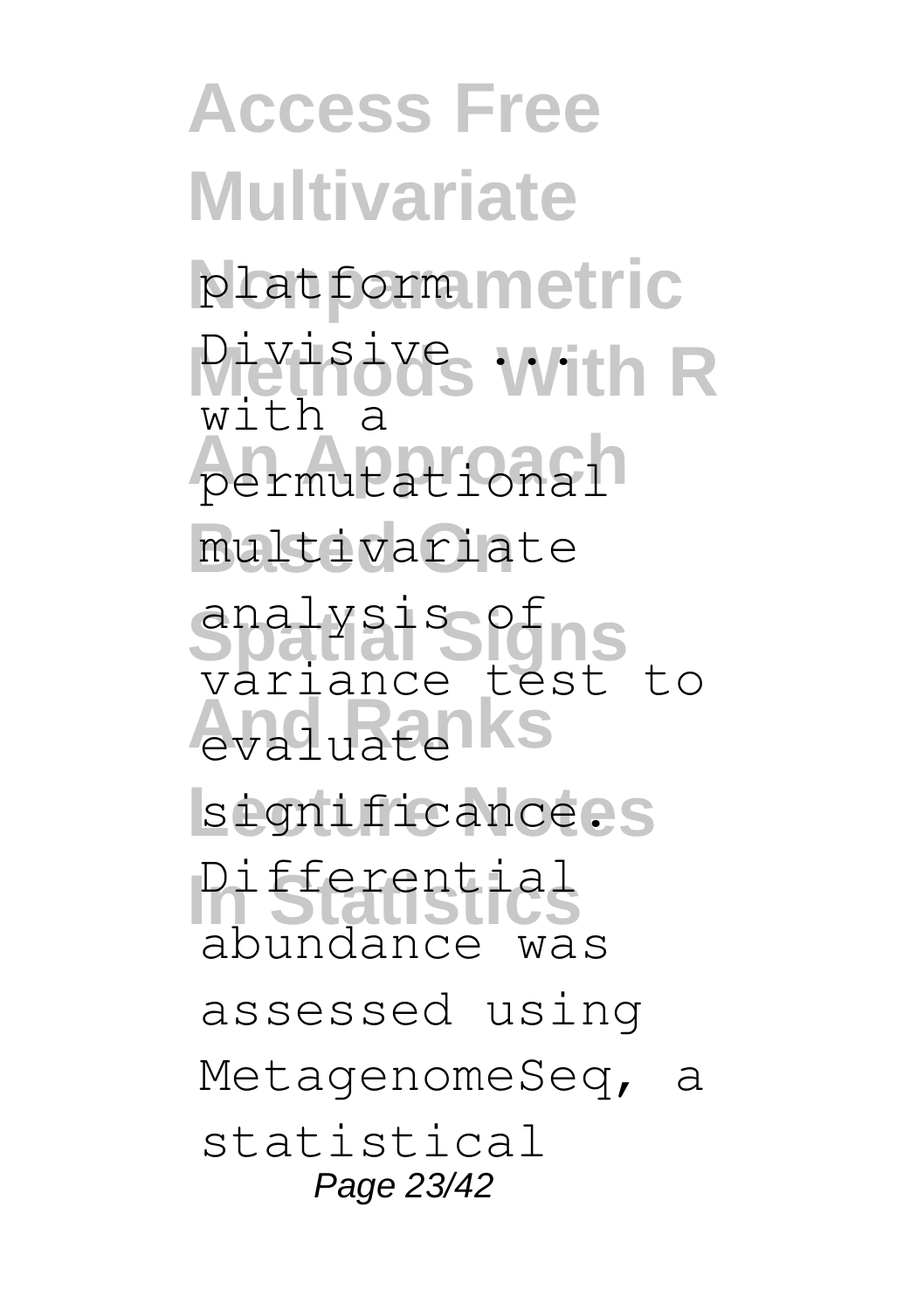**Access Free Multivariate** method rametric **Methods With R** *Isoflavone diet* **An Approach** *ameliorates*  $experriment$ **Spatial Signs** *autoimmune encep* **And Ranks** *through* **Lecture Notes** *modulation of* **In Statistics** *gut bacteria halomyelitis depleted in patients with multiple sclerosis* Page 24/42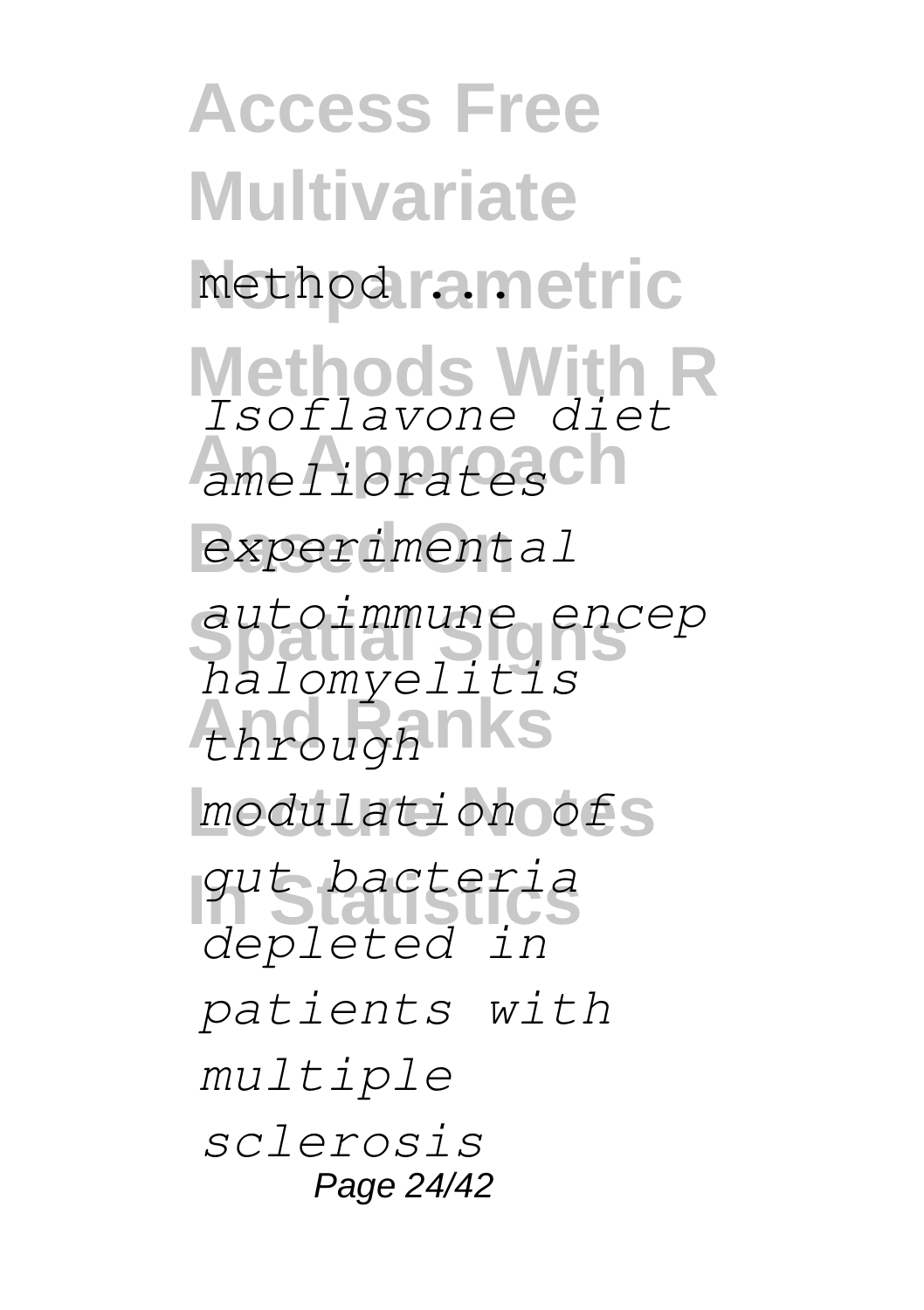**Access Free Multivariate** State Space tric Methods for **R**<br>Clinical Data: **An Bayesianh Based On** nonparametric **Spatial Signs** learning of **And Ranks** Identifying outc **Lometure Notes In Statistics** discriminative Methods for switching dynamics in multivariate physiological cohort time Page 25/42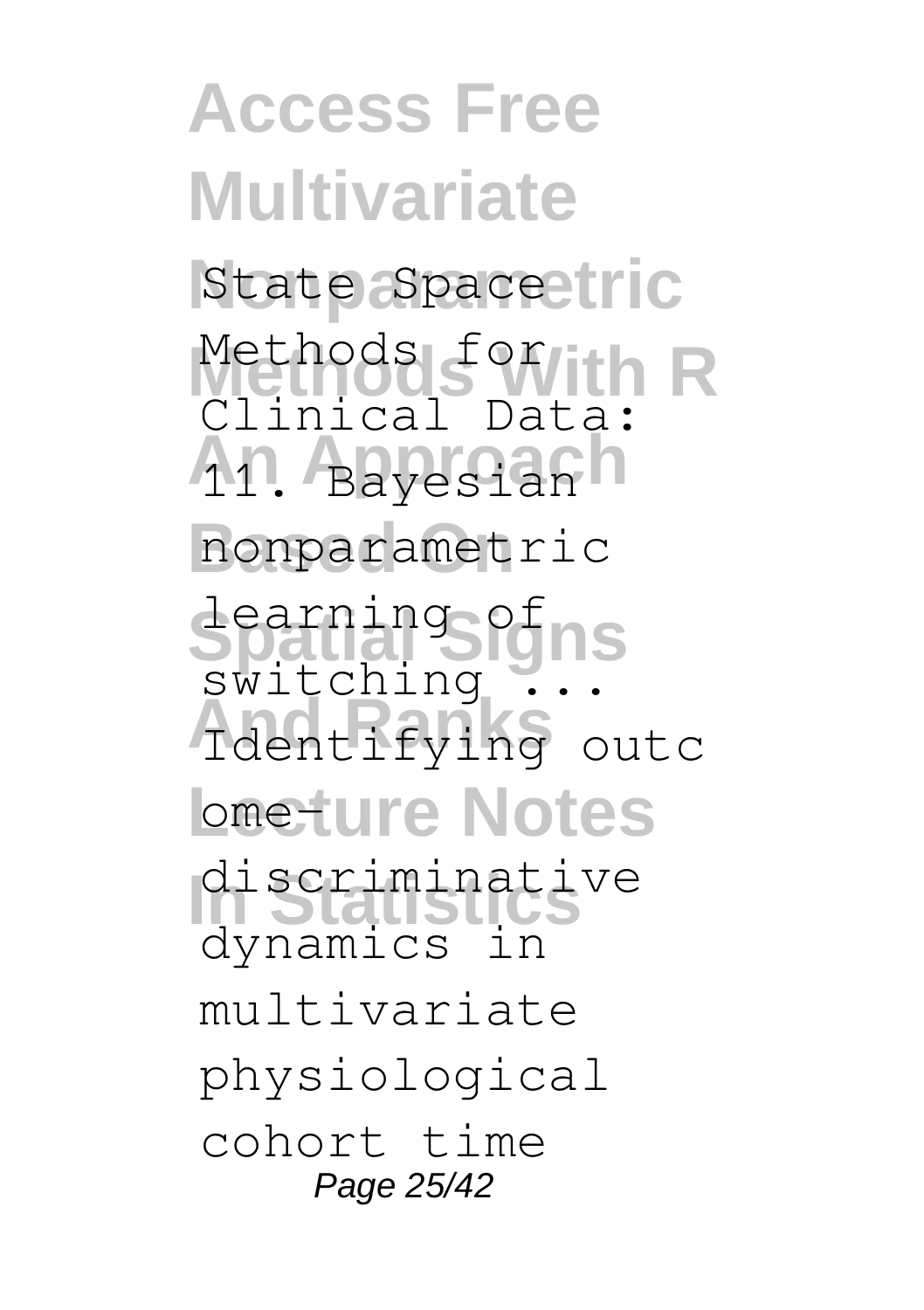**Access Free Multivariate** series S. Nemati **Methods With R An Approach** *Advanced State* **Based On** *Space Methods* **Spatial Signs** *for Neural and* The multivariate analysis showed **In Statistics** that a Gleason *Clinical Data* men with int ermediate-risk cancers treated with current Page 26/42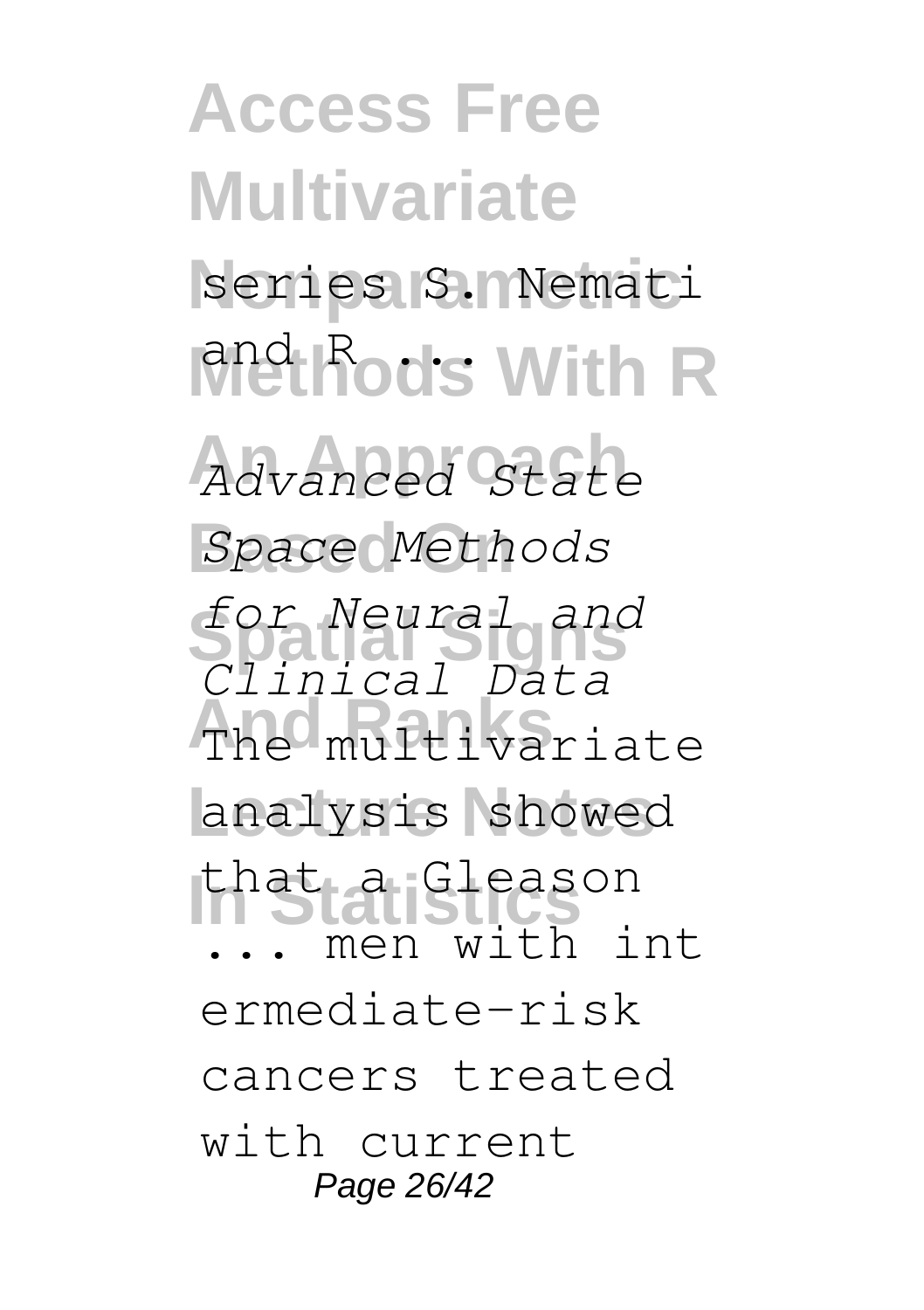**Access Free Multivariate Nonparametric** irradiation methods.<sub>S</sub> The **h** R An<sub>successor</sub>ch study, RTOG **Spatial Signs** 08-15 **And Ranks Lecture Notes** *Radiotherapy and* **In Statistics** *Short-Term* RTOG has opened (NCT00936390 ... *Androgen Deprivation for Localized Prostate Cancer* Page 27/42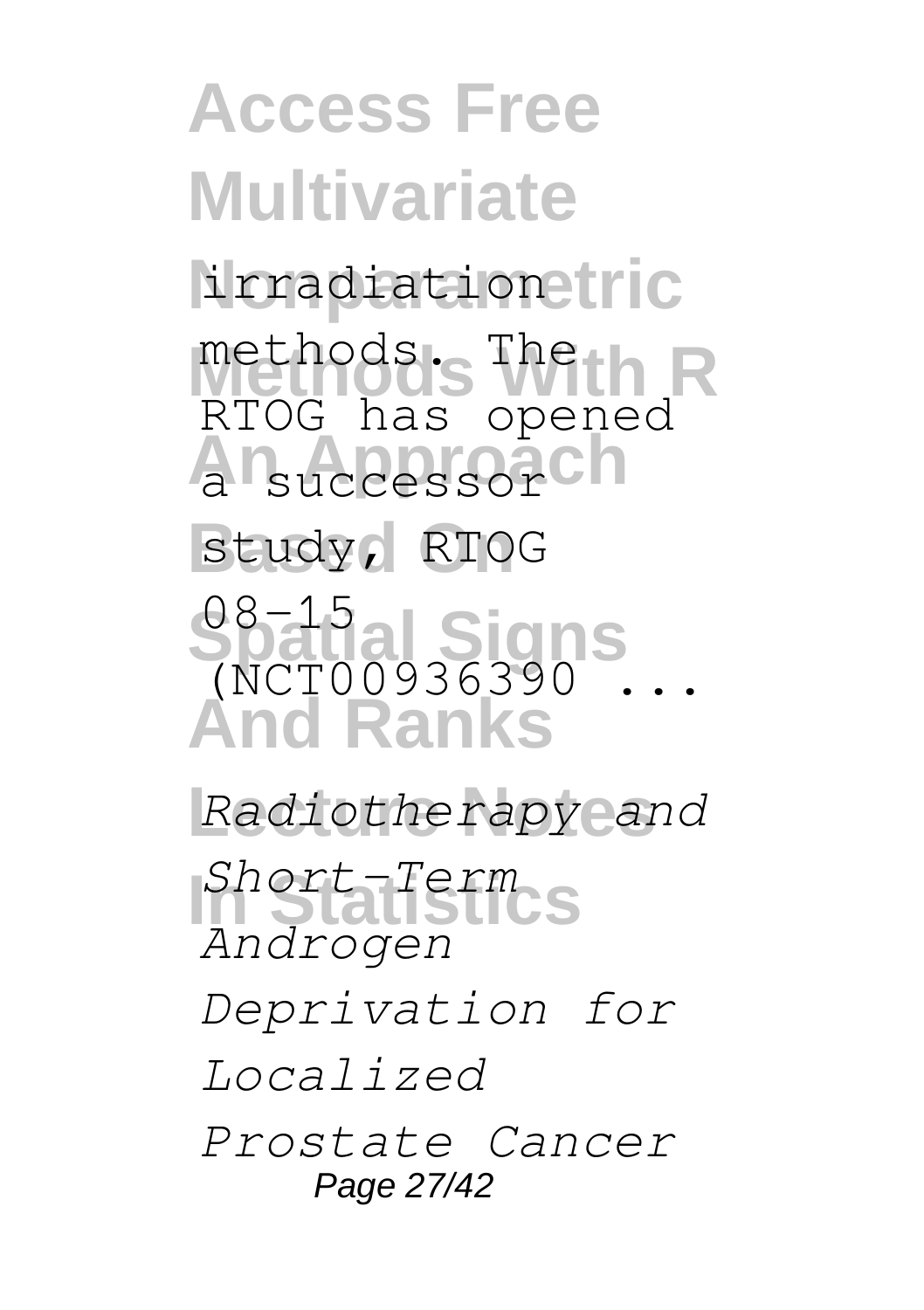**Access Free Multivariate** Through various real data With R **An Approach** economics, finance, natural sciences and s **And Ranks** builds up the necessary otes knowledge CS examples from more, the course through practical R programming so that ... Topics Page 28/42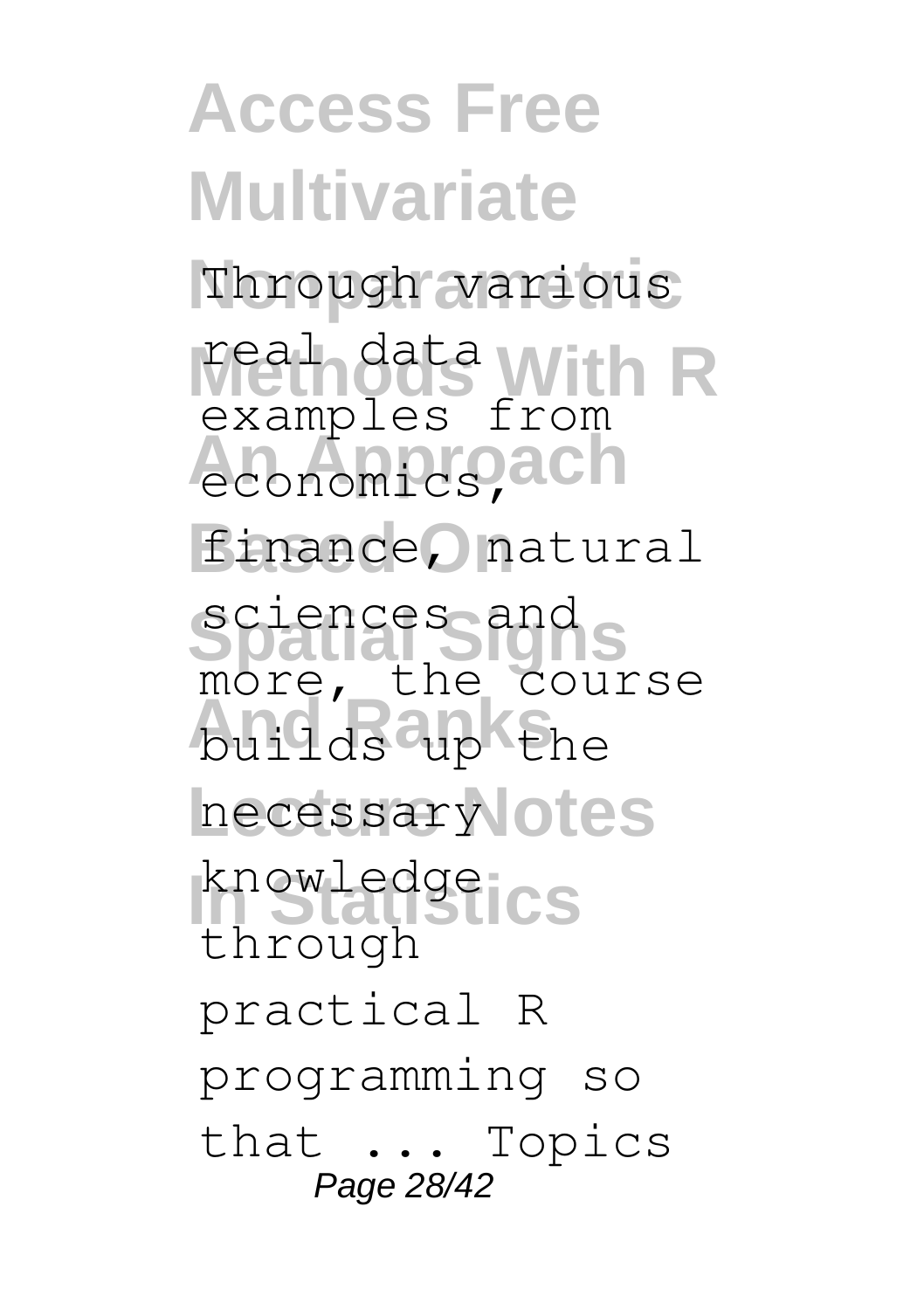**Access Free Multivariate Linclude ametric Methods With R** *Forecasting* **An Approach** *Methods for Big* **Based On** *Time Series Data* **Spatial Signs** null hypothesis **And Ranks** is that the data are a randomes sample from a Another common multivariate normal ... but problems have been reported Page 29/42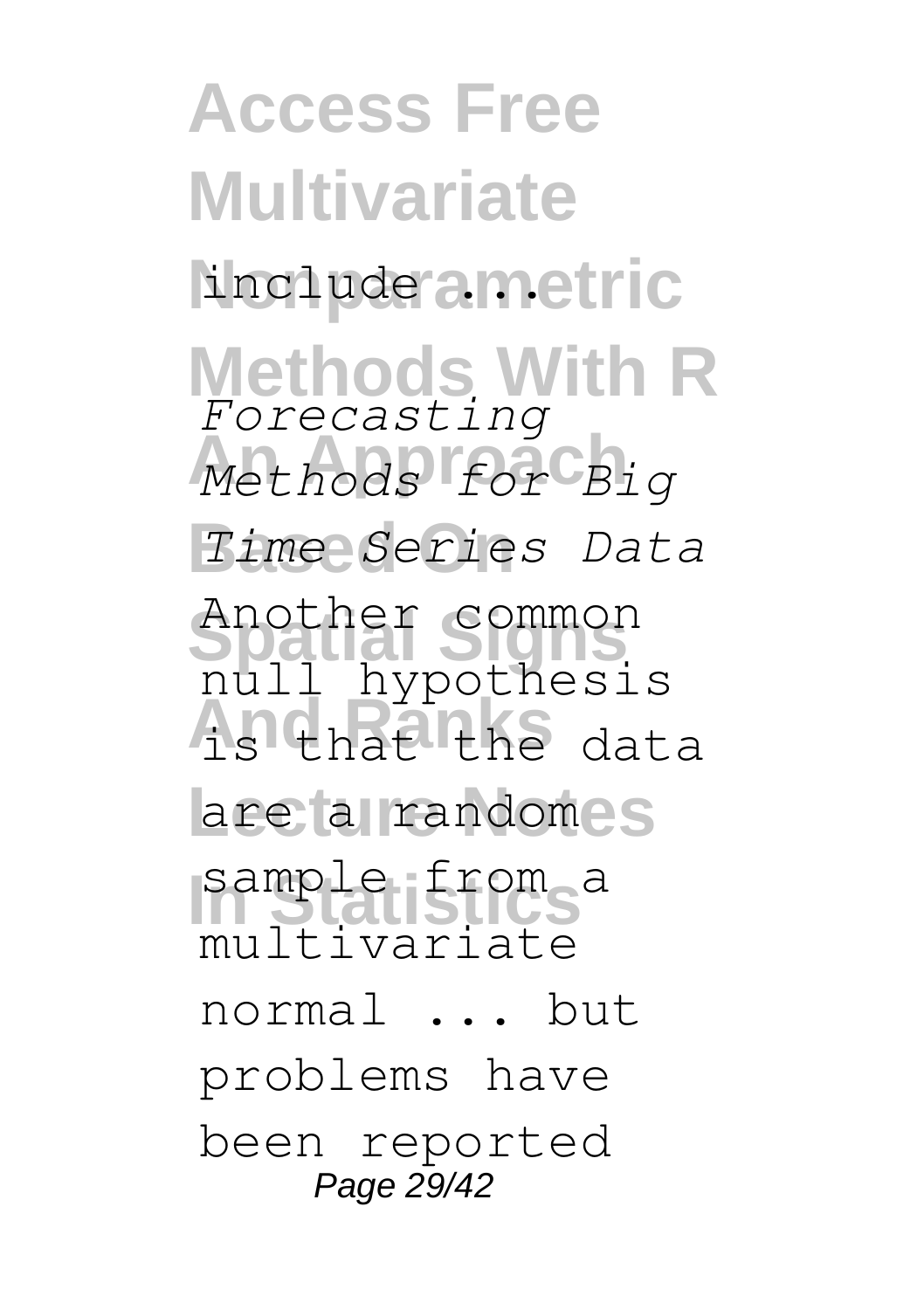**Access Free Multivariate** with this method under the With R **An Approach** distribution. Further O.n. **Spatial Signs** *The Number of* **And Ranks** *Clusters* A few years ago, **In Statistics** Keppenne and uniform null Ghil (1992a,b; see also previous issues of this Page 30/42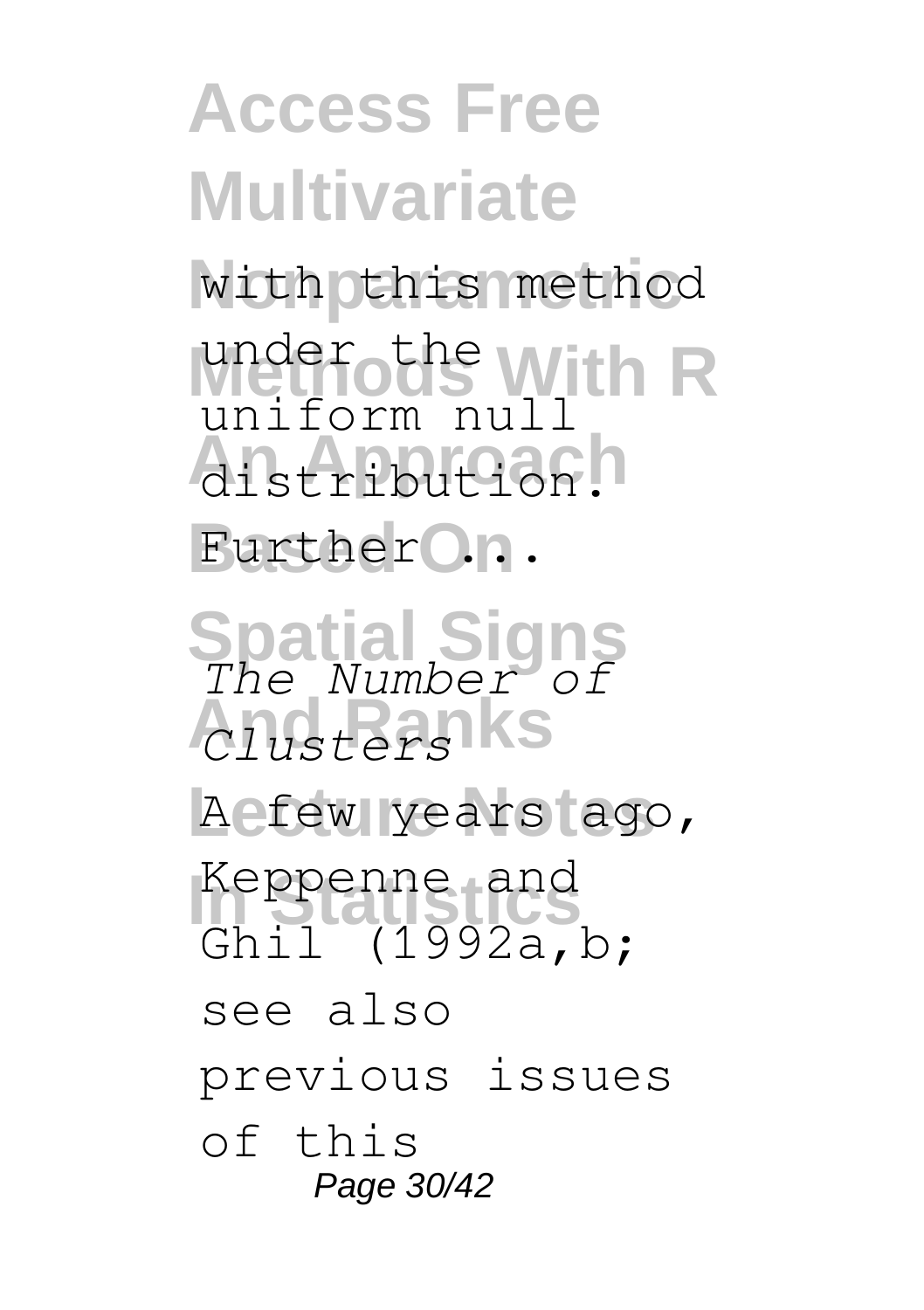**Access Free Multivariate Bulletin)** metric **Methods With R** methodology to forecast then Southern<sub>n</sub> **Spatial Signs** Index (SOI) by **And Ranks** applying the maximum entropy method **istics** introduced a Oscillation

*Complex Singular Spectrum Analysis and* Page 31/42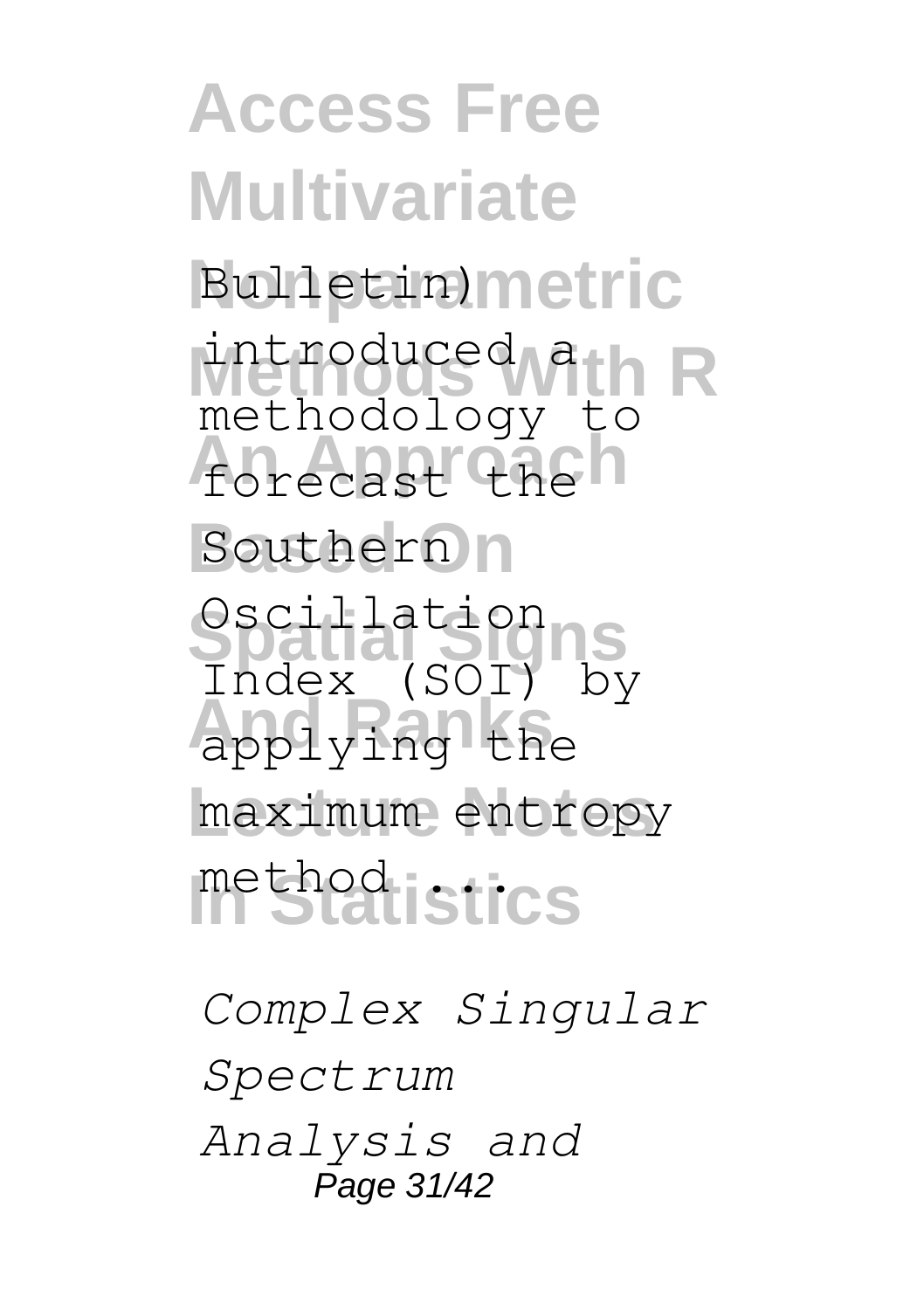**Access Free Multivariate** Multivariate<sup>[1]</sup>C **Methods With R** *Adaptive* **An Approach** *Splines Applied*  $to$  *Forecasting* **Spatial Signs** *the Southern* Percentanks **Lecture Notes** agreement (87%) and Pearson<sub>S</sub> *Regression Oscillation* product moment correlation coefficients (r = 0.66) were Page 32/42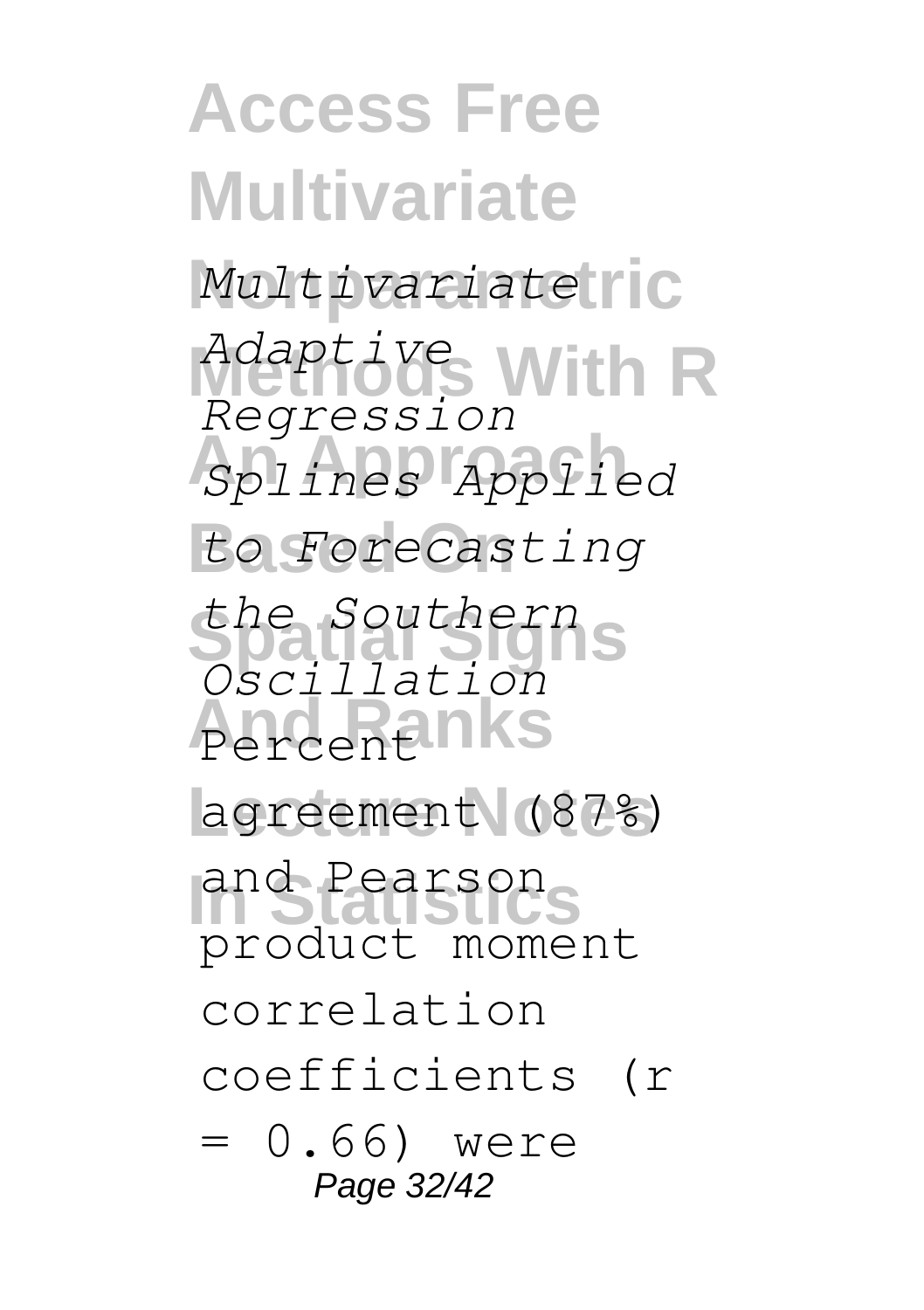**Access Free Multivariate** calculated etric to determine<br>
relationships between nonCh parametric independent <sub>and</sub> **And Ranks** variables. **Lecture Notes In Statistics** *Parents'* to determine dependent *Perceptions of the Role of Schools in Tobacco Use* Page 33/42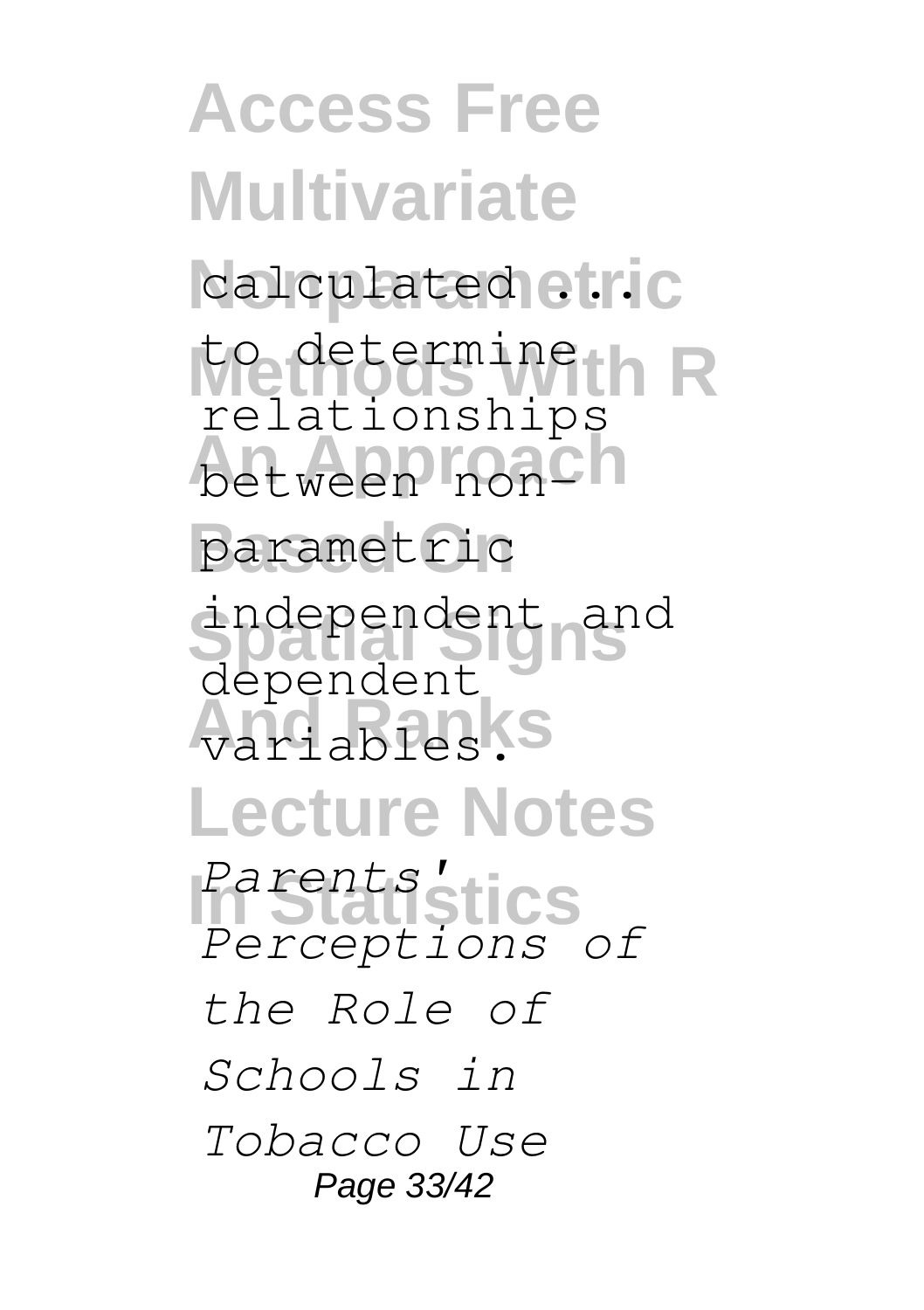**Access Free Multivariate** Prevention and **Methods With R** *Cessation for* study design, analysis<sup>n</sup> **Spatial Signs** interpretation **And Ranks** power and sample size estimation, and non-stics *Youth* of results, parametric multivariate predictive models including Page 34/42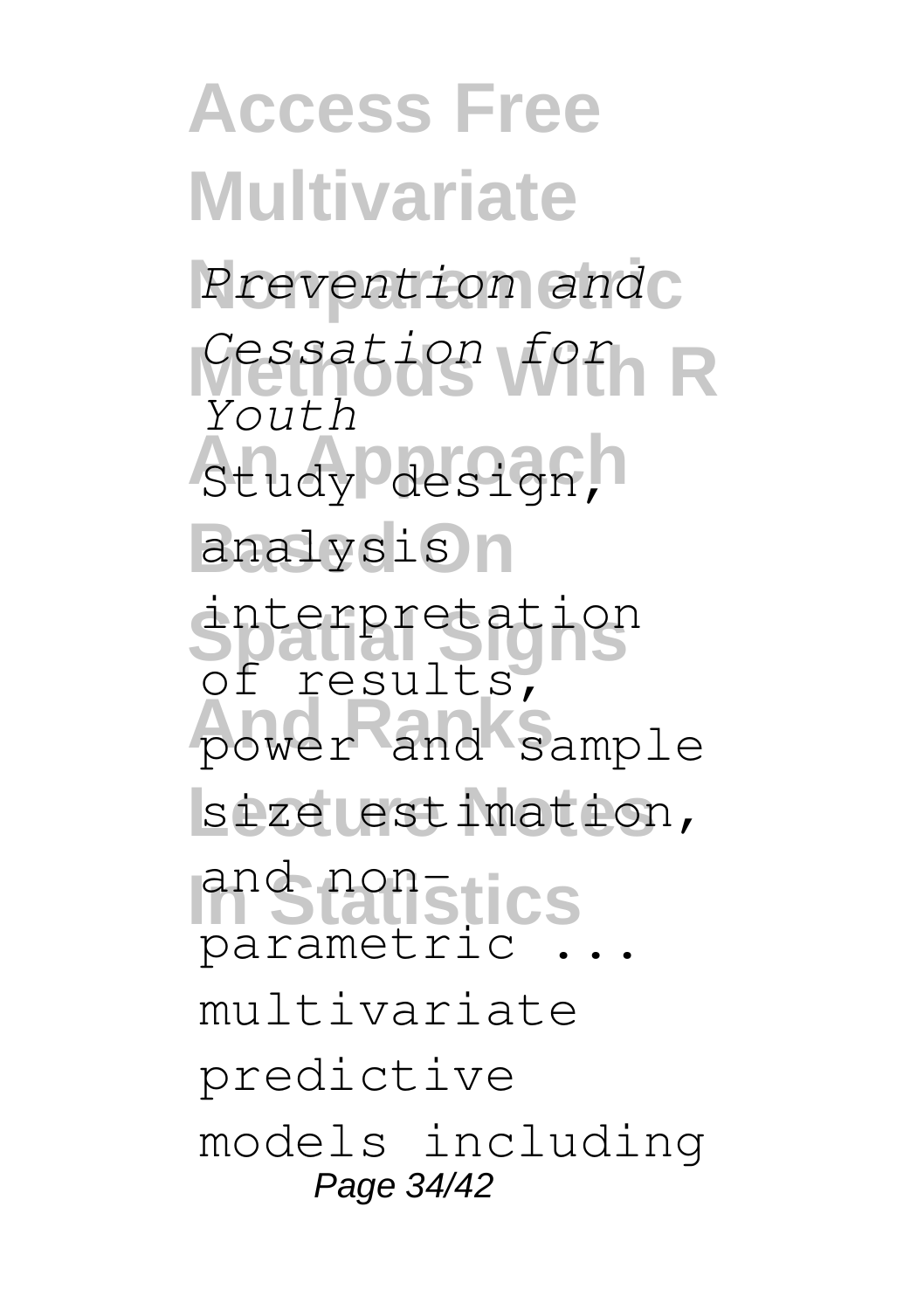**Access Free Multivariate Nonparametric** mediation **Methods With R** mechanisms and **An Approach** effects; path **Based On Spatial Signs** *Course* **And Ranks** *Descriptions* Additionally<sub>2S</sub> **In Statistics** given that moderator severity of illness, diagnostic group and age may Page 35/42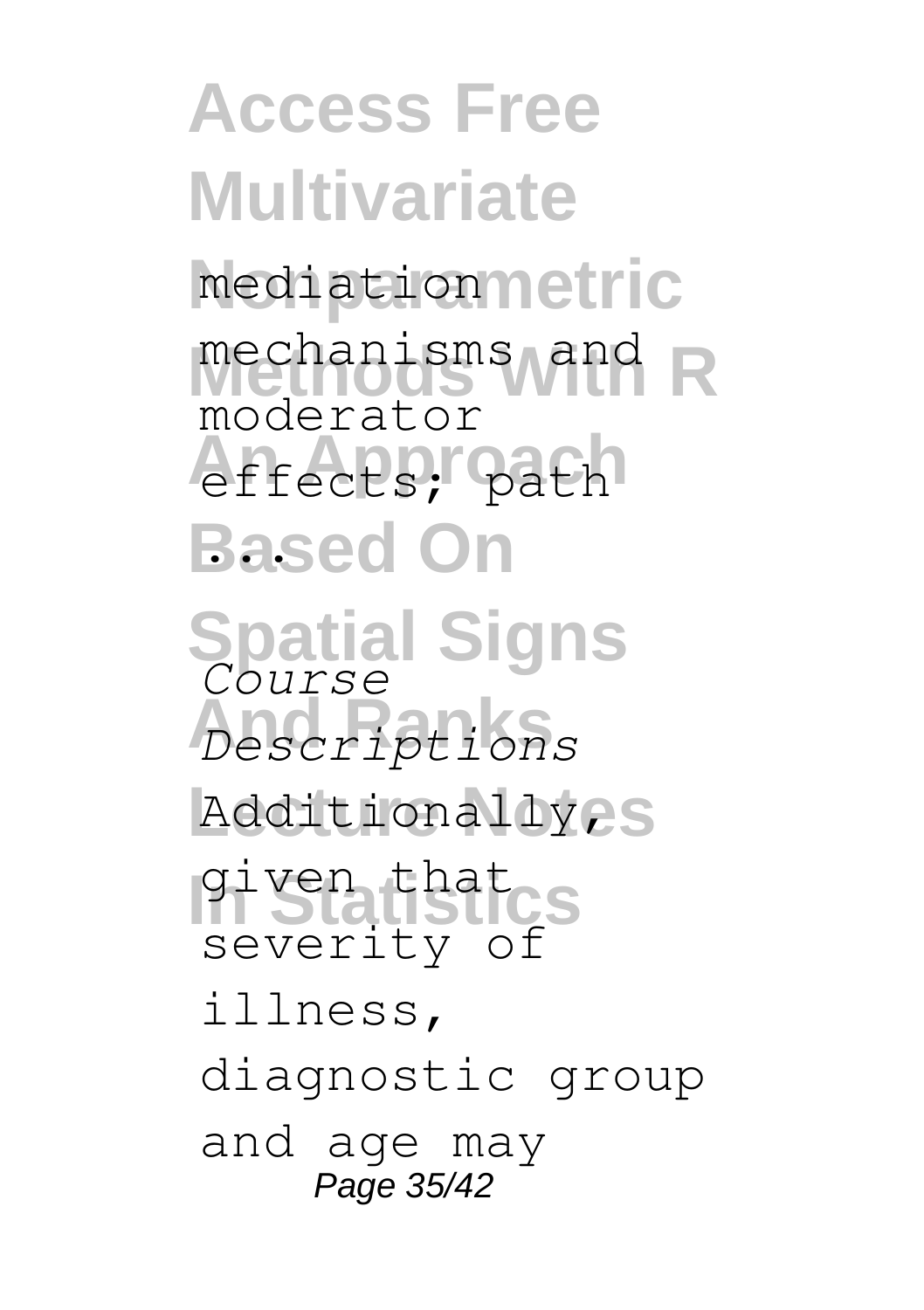**Access Free Multivariate** remain as strong confounders for primary end ch point despite **Spatial Signs** multivariate **And Ranks** were re-analysed Lecture Notes **In Statistics** *Administration* determining the analysis, data *of Fibrinogen Concentrate for Refractory* Page 36/42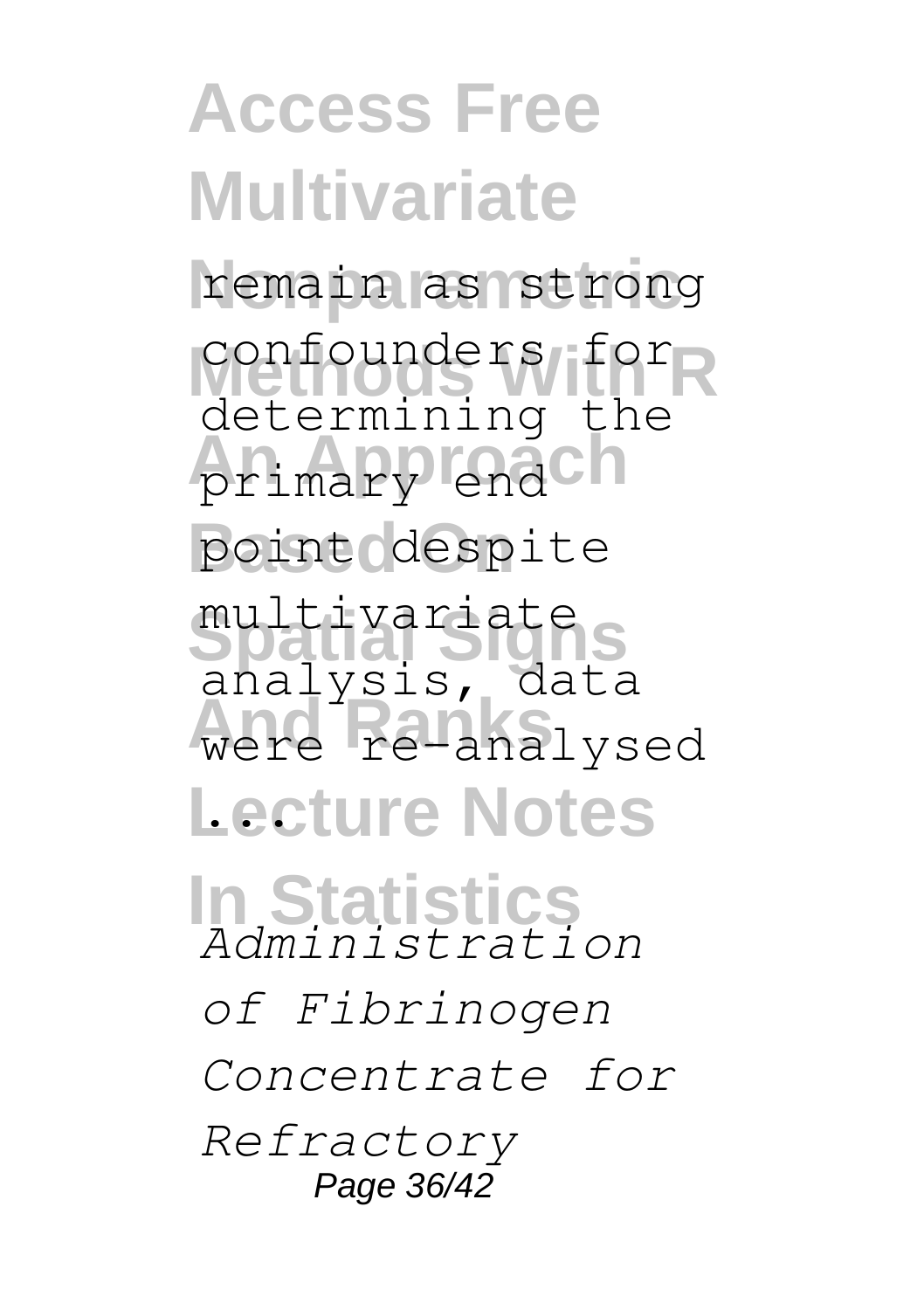**Access Free Multivariate Nonparametric** *Bleeding in* **Methods With R** *Transfused, Non-***An Approach** *trauma Patients* **Based On** *With* **Spatial Signs** *Coagulopathy* **And Ranks** topics in theoreticaltes **In Statistics** statistics *Massively* His research include: nonparametric estimation of density Page 37/42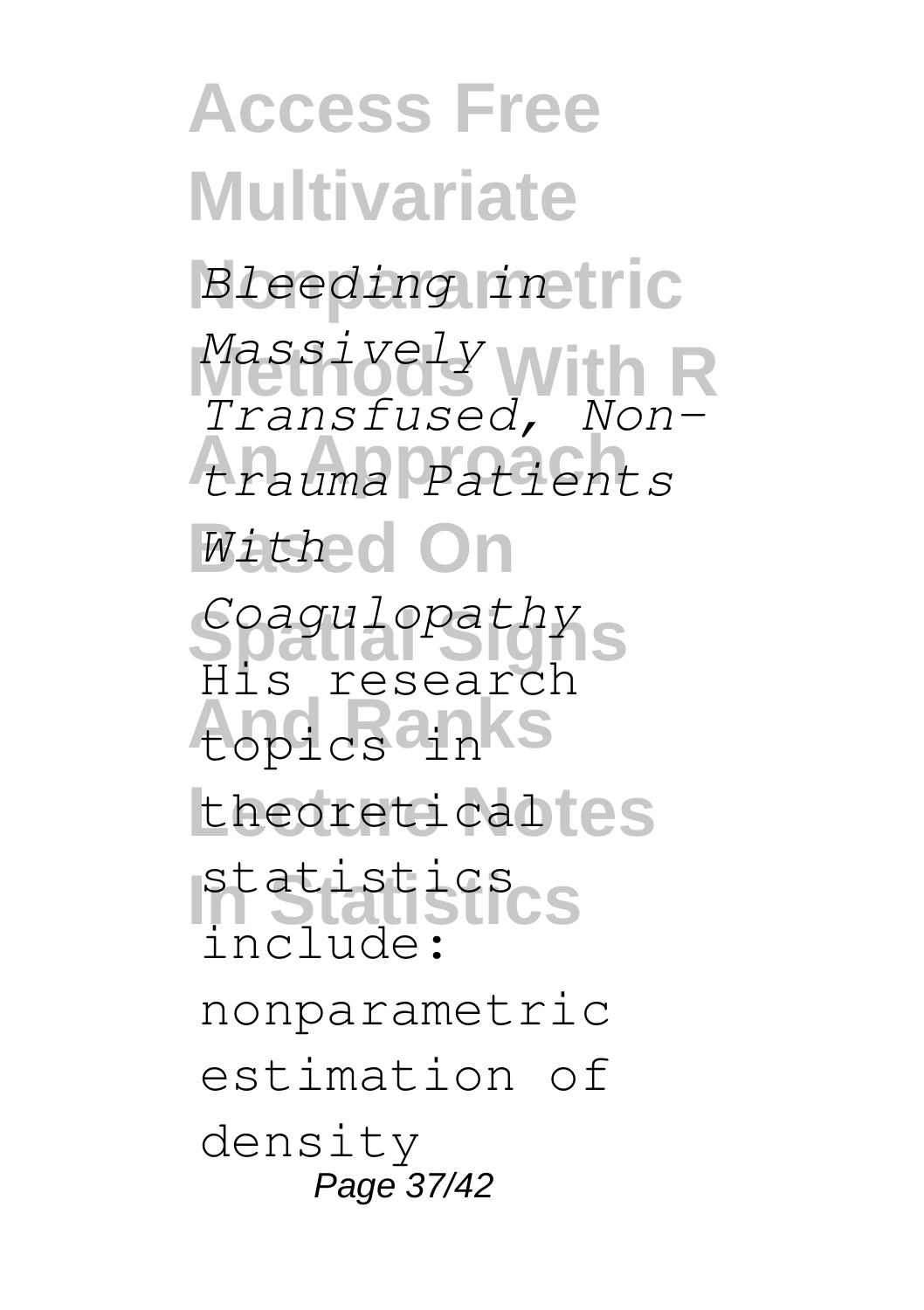**Access Free Multivariate Nonparametric** function; regression With R **An Approach** variance function; **Spatial Signs** Profile methods; semiparametricotes **In Statistics** models ... function and likelihood based

*Shuanglin Zhang* I have expertise in applied Page 38/42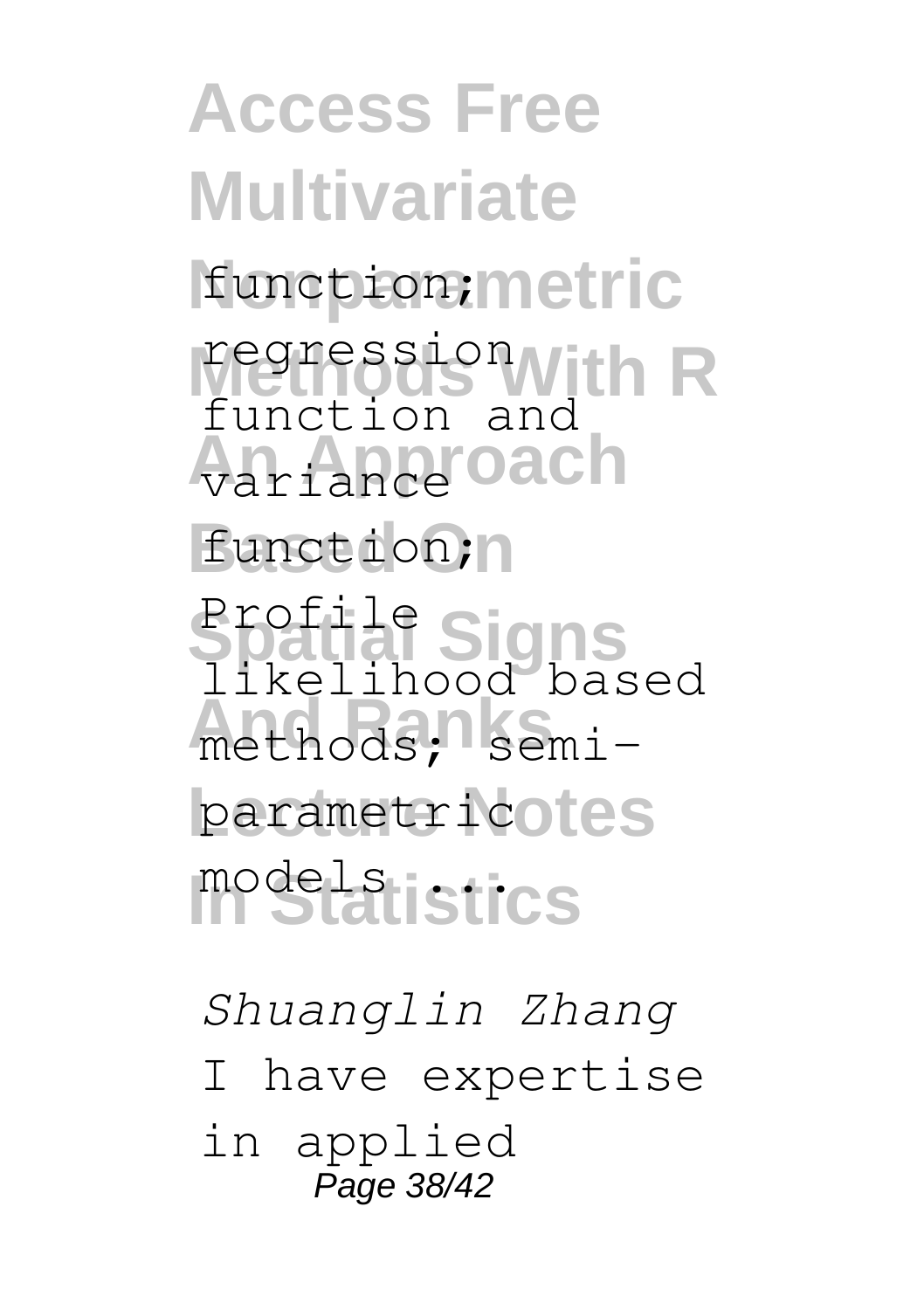**Access Free Multivariate** statistics and C chemometrics, h R exploratory, h **Based On** nonparametric Spati<sup>univariate</sup> multivariate); statistics for **In Statistics** quality, including : and reliability and maintainability engineering;

Page 39/42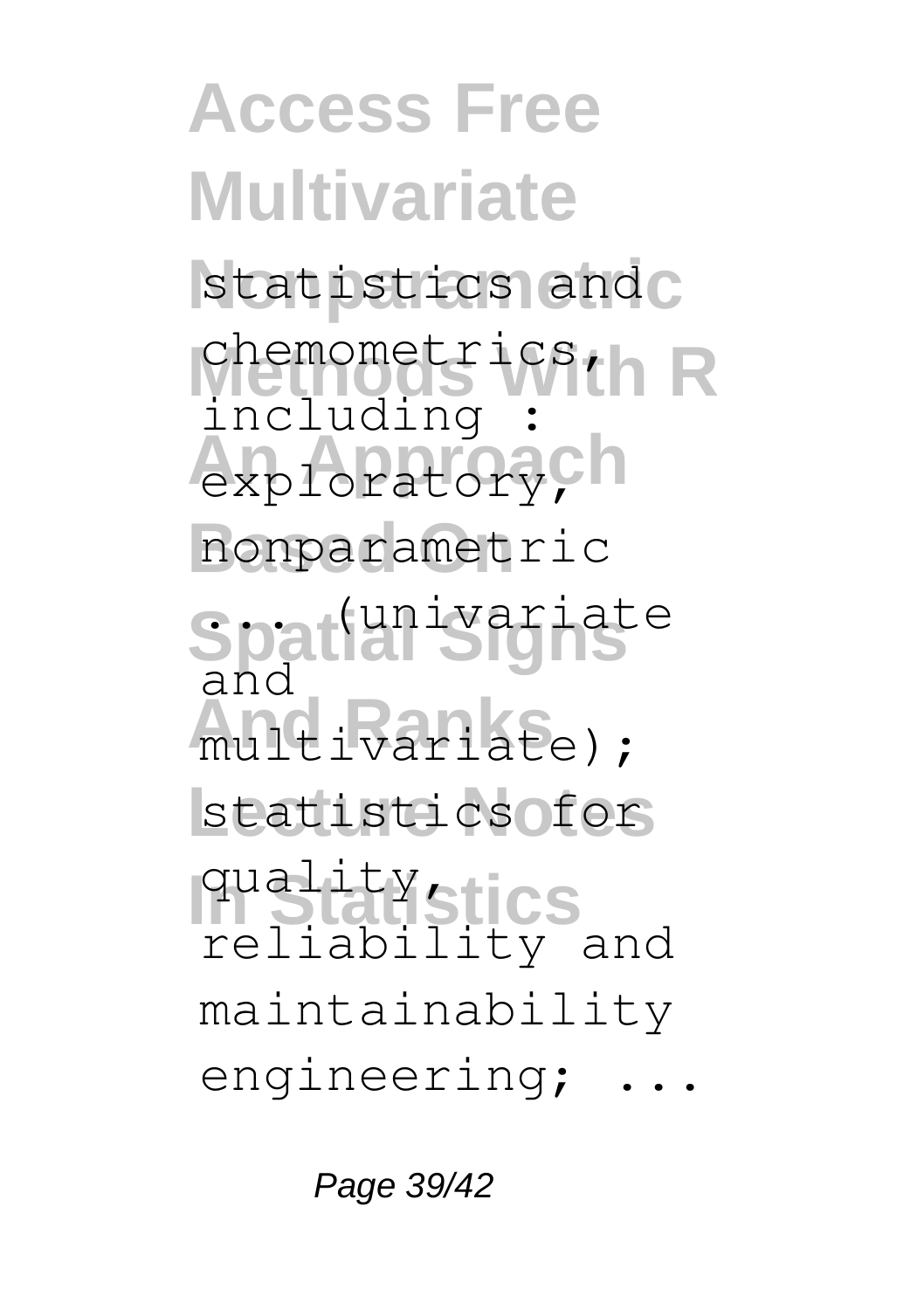**Access Free Multivariate Nonparametric** *John Thompson* **Methods With R** This 6 hour includes a<sup>30</sup> **Based On** minute break in **Spatial Signs** the middle. increasingly rely spatially, **In Statistics** temporally, or short course Ecologists hierarchically variable data. Contemporary ecological Page 40/42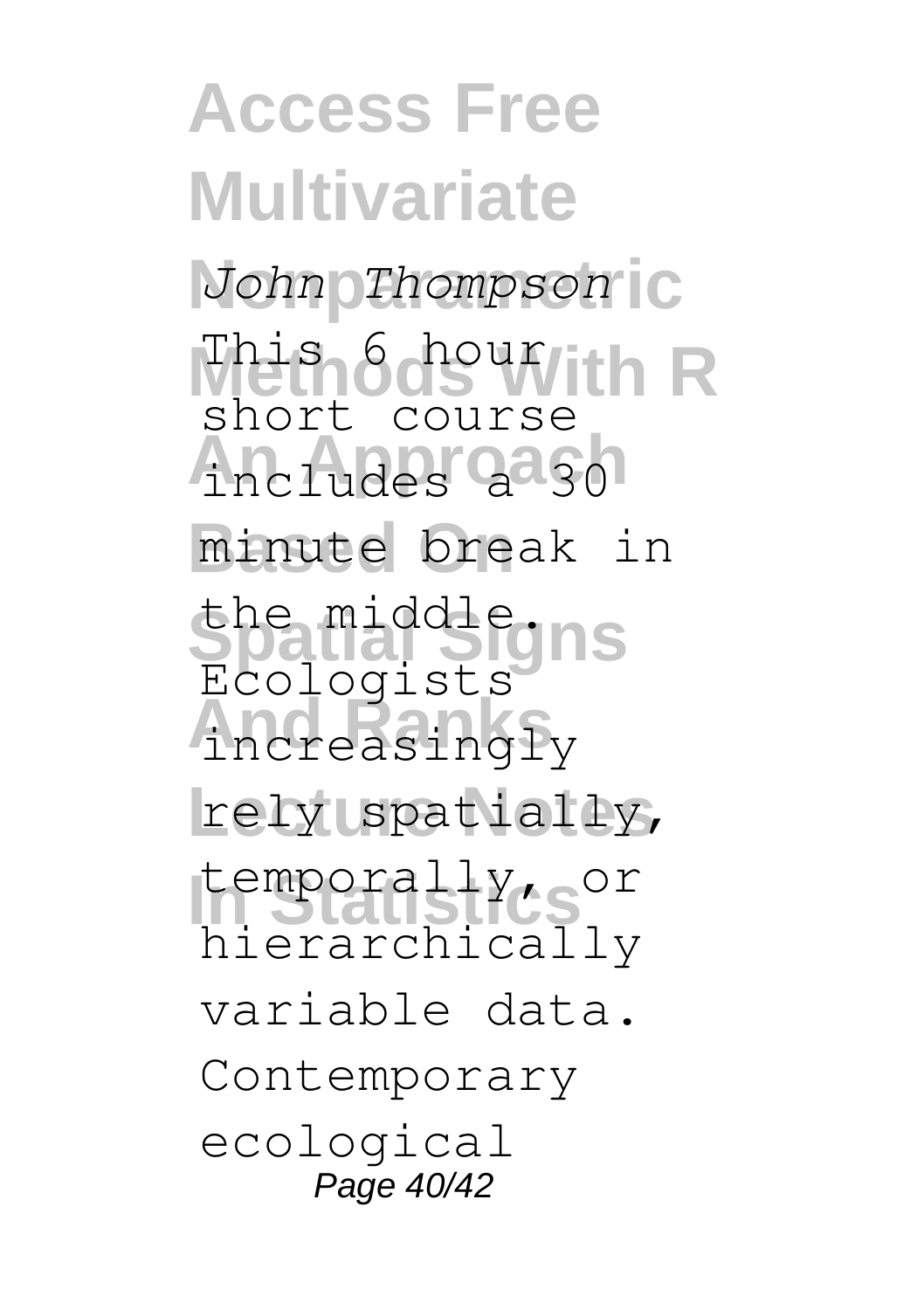**Access Free Multivariate** problems require **Methods With R**  $Short$  Courses  $S$ *chedule*<sup>1</sup> **Spatial Signs** Development and two-sample<sup>S</sup> inferences, tes **In Statistics** analysis of application of variance, multiple comparison procedures, and Page 41/42